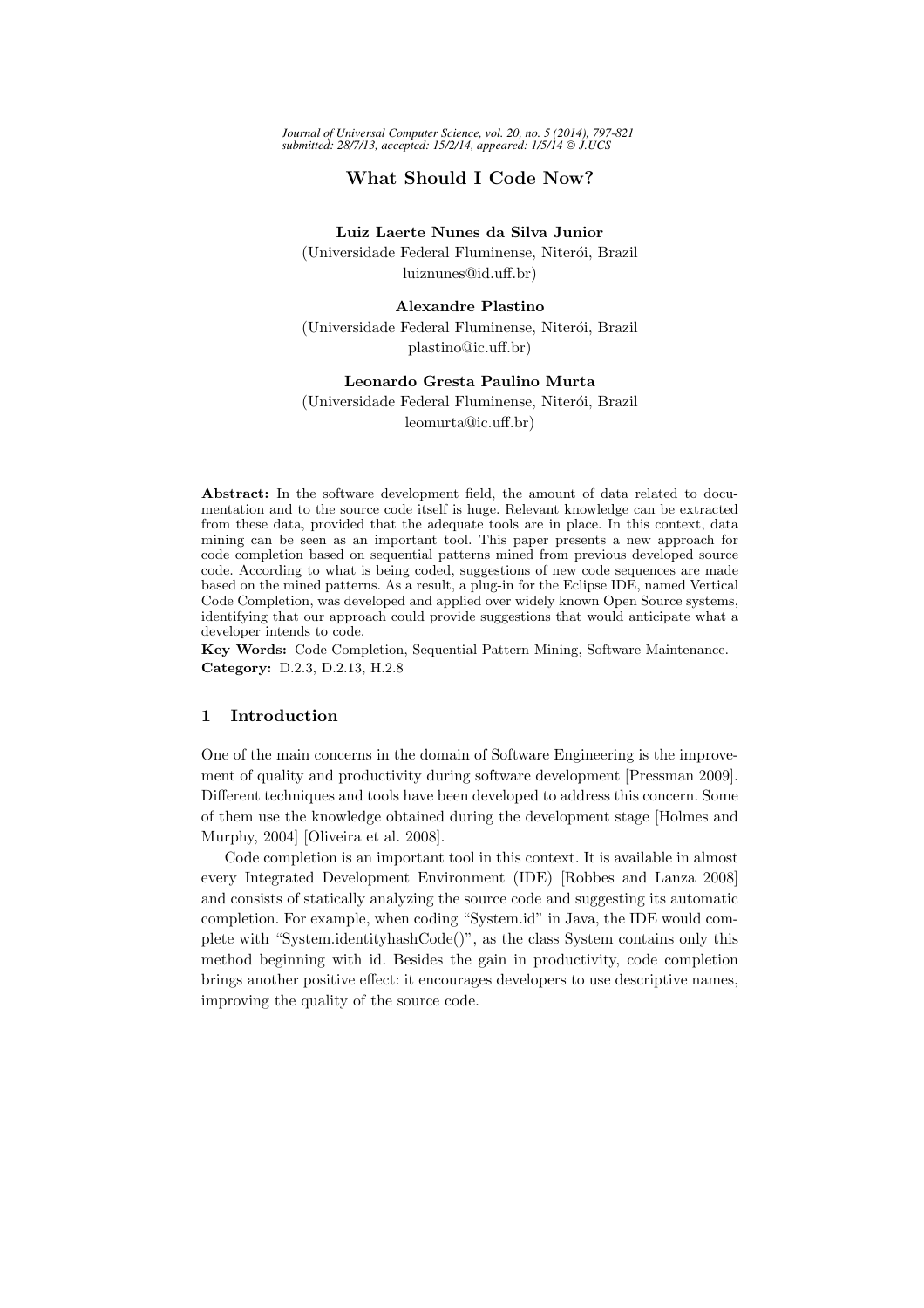In addition to the aforementioned behavior, which is based on the completion of classes and on the names of methods, we can also cite the mechanism of templates, available in some IDEs. This mechanism suggests blocks of source code that implement control structures of a programming language, such as ifthen-else, for, and while.

Nevertheless, conventional code completion tools analyze the syntactic structure of the source code and suggest the completion of an element name only when the typed characters are a perfect match to the beginning of this name. Moreover, the completion suggested is restricted to a single element. When developers move to the next lines of code, they need to type the start of the line again. These limitations motivated the creation of a novel code completion approach, based not strictly on syntactic analysis, aiming at providing more sophisticated suggestions that are strongly related to the sequence of lines of code being implemented.

This paper proposes a code completion approach that supplements the existing ones. The proposed approach takes the sequence of lines already coded into consideration to suggest lines to be coded. We adopted data mining techniques [Han and Kamber 2011] to obtain these suggestions. First, the entire source code is analyzed in order to discover recurring sequential patterns, which represent frequent coded line sequences. After that, during the coding stage, the sequence of lines already coded is matched to the beginning of one of the previously obtained patterns and the remainder of the pattern is automatically suggested. For example, if the code begins with "BD.beginTransaction()", the following code pattern could match the sequence:  $\langle "BD.beginTransaction()", "BD.commit()",$ " $BD.closeConnection$ ", provided that this sequence has frequently occurred in other parts of the source code. Additionally, our approach differs from related work by being domain independent whereas it is able to provide domain-specific suggestions. This feature is achieved thanks to our proposal of mining coding patterns directly from the source code the developers use to work in. Thus, we can provide suggestions that can even respect the style of a software developer team. Furthermore, we propose a rank strategy based on pattern confidence that allows us to provide the most interesting coding patterns first.

These suggestions can improve developer productivity as well as avoid the rise of bugs. However, the benefits of such an approach are strongly related to the suggestion utility. In this work, we consider a suggestion useful if it is an anticipation of what would be coded next. So, we evaluate our approach in two different ways: we provided suggestions for a group of developers and collected feedback from them and analyzed different revisions of open source projects, trying to identify if new method calls could have been foreseen.

This paper is an extended version of a paper previously published at the Brazilian Symposium on Software Components, Architectures, and Reuse (SB-CARS) [da Silva Jr. et al. 2012]. The conference paper is written in Brazilian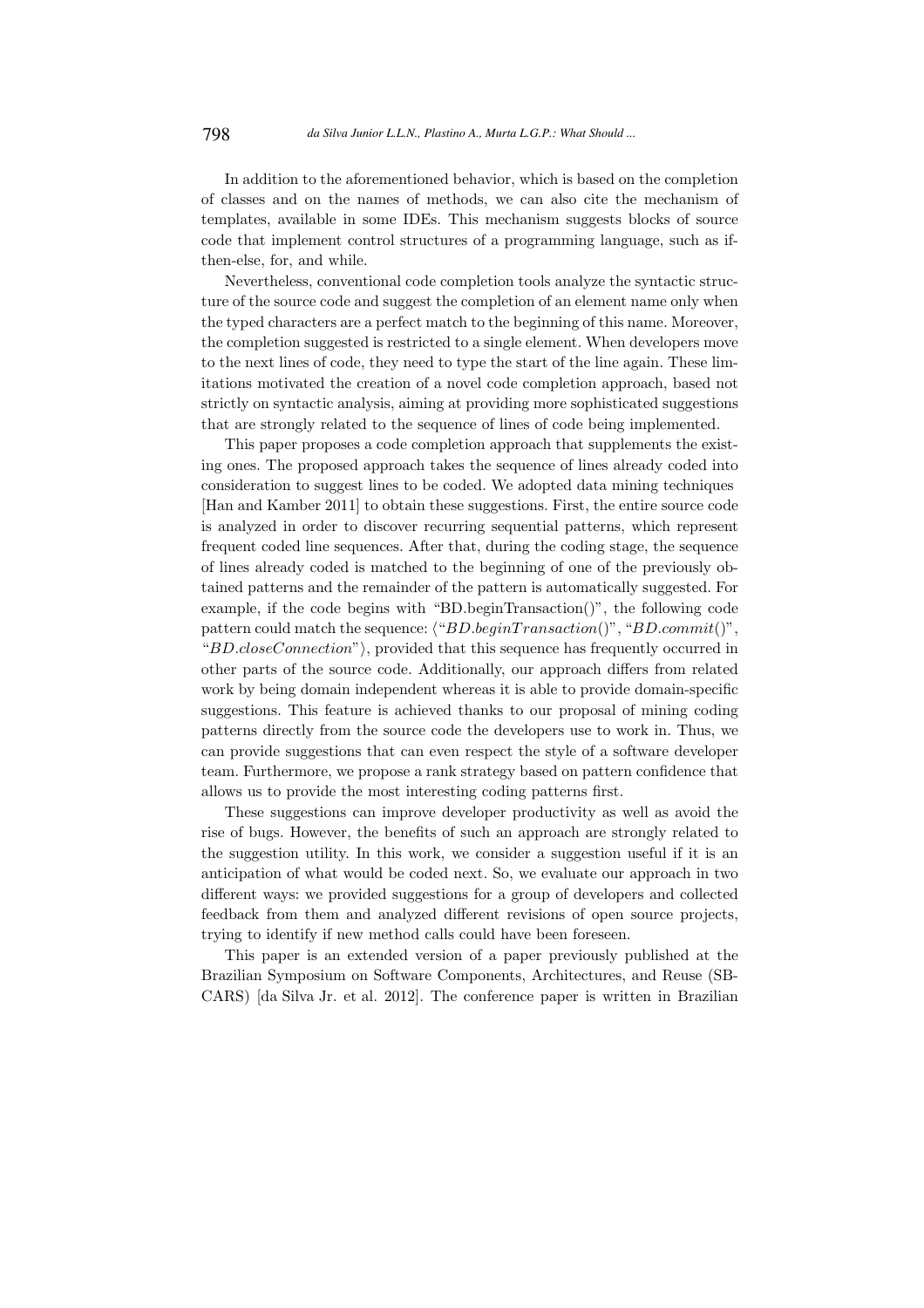Portuguese and presents only an initial evaluation of our approach. In this paper, we added a more comprehensive and robust evaluation over widely known Open Source systems. Moreover, we provide a deeper description and explanations of the approach itself and enlist our ongoing work.

The remainder of this paper is structured as follows: Section 2 discusses related work that uses data mining in code completion. Section 3 presents some background on data mining and overviews on our proposed approach, describing the different stages that form the solution. Section 4 provides implementation details, describing concepts, tools, and techniques used in the proposed approach. Section 5 presents the experimental evaluation. Finally, Section 6 concludes the paper, discussing our contributions and pointing at future work paths.

## 2 Related Work

As discussed before, code completion, also known as content assist [Murphy et al. 2006], is widely used on IDEs such as Eclipse and Netbeans. It works suggesting the names of variables or the signatures of methods during coding. If the developer considers one of the suggestions appropriate, it is automatically inserted in the code. [Murphy et al. 2006] claim code completion is one of the ten features most used by developers. Its popularity can be related to preventing compilation problems and helping the discovery of the appropriate method call [Bruch et al. 2009].

However, despite all code completion benefits, several works have been produced in order to improve this technology. [Han et al. 2009] proposes a technique intended to accelerate coding and to avoid the need of exactly matching on code completion. This technique consists of the creation of non-predefined method call abbreviation. For example, if a developer types "ch.opn(n);", "chooser.showOpenDialog(null);" would be suggested. This strategy is similar to typing "sout" or "psvm" in Netbeans, which are translated into "System.out.println()" or "public static void main(String[] args)", respectively.

Following a similar line of [Han et al. 2009], [Omar et al. 2012] proposes an architecture that allows library developers to introduce interactive and highlyspecialized code generation interfaces, named palettes. For instance, if a developer is going to instantiate a Java class java.awt.Color, this palette could provide a board where the developer could click on a color and the code to instantiate a Color class using RGB values would be automatically generated. Nevertheless, these approaches do not intend to complete more than one method call, not suggesting method calls that are semantic-related to the previously coded lines.

In order to reduce the effort with the search for an appropriate method call when analyzing code completion suggestions, a work based on Recommender Systems, named Code Recommenders [Bruch 2012], analyses API usage patterns and sorts method calls suggestions according to what the programmer has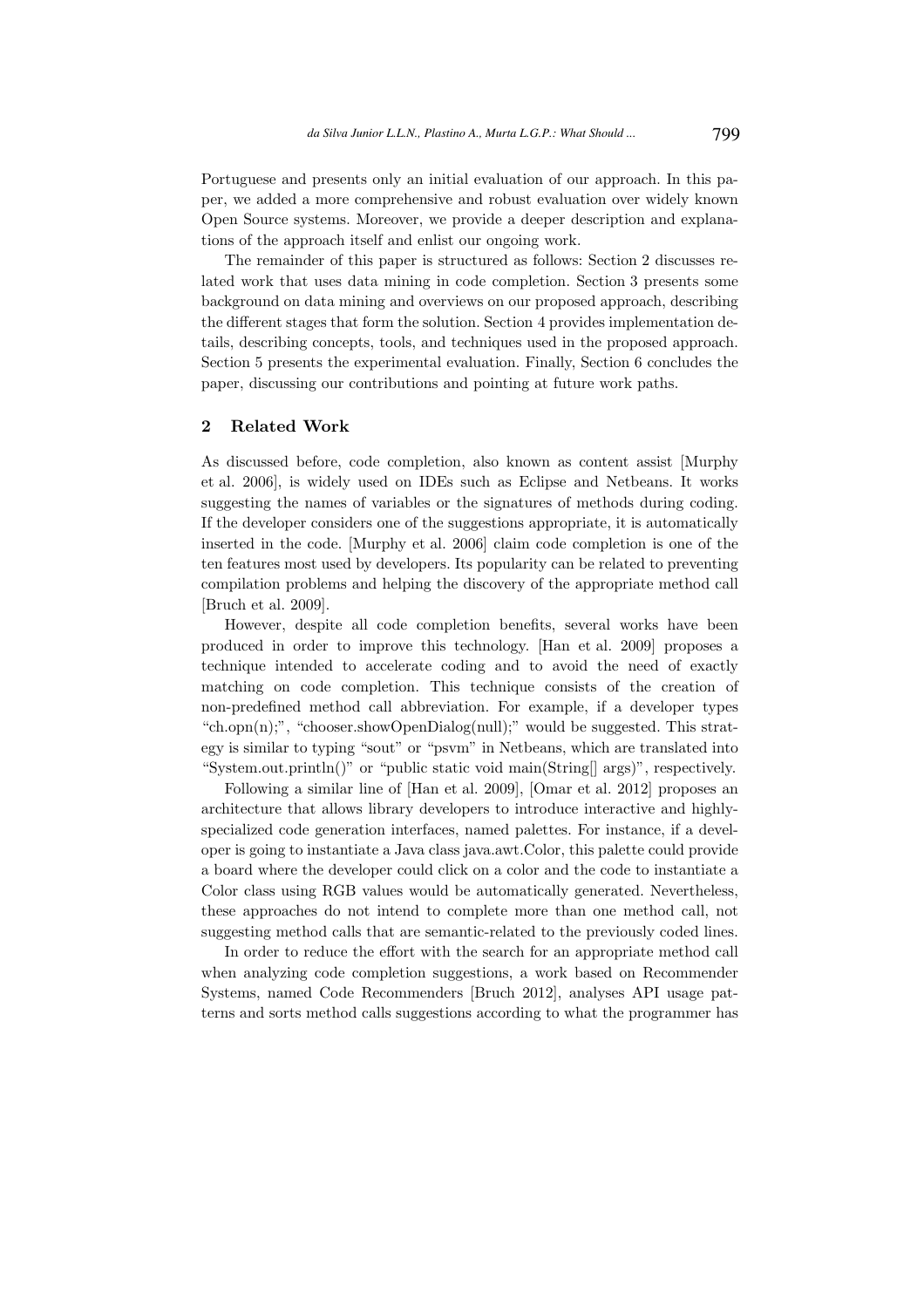already coded. Nonetheless, as the work mentioned before, it still focuses on the suggestion of the current method call, not considering subsequent calls.

Going in a different direction, [Sahavechaphan and Claypoolr 2006] propose a tool for querying frequently used source code fragments, named code snippets. With this tool, developers can query a source code repository when they do not know how to instantiate an object. The discovered code fragments are ranked by frequency, length, and context, and finally presented to the developer. This proposal does not focus on the suggestion itself, but on bringing examples that support specific situations. This way, it can be seen as supplementary to code completion approaches.

[Mandelin et al. 2005] and [Thummalapenta and Xie 2007] attempt to discover frequent patterns in source code through data mining, to help developers learn how to use API classes. In these approaches, developers have the obligation to specify what they want to code, and the approach shows how the specified classes can be combined together. These approaches cannot support the developers in situations where they forget to specify some classes or do not even know which classes should be used for a given context.

[Nguyen et al. 2012] proposes a graph-based, pattern-oriented, context-sensitive code completion approach based on a database of such patterns. Similarly to our approach, this one extracts context-sensitive features from the code under edition to provide code completion suggestions. Nevertheless, their proposed evaluation focuses only on usage patterns of the Java Utility Library  $\frac{1}{2}$ , and it is not clear if their approach could address domain-specific patterns as ours.

[Hill and Rideout, 2004] present an automatic code completion approach based on code clones. The authors use code clone detection tools aiming at obtaining methods that are used together. When a developer starts to code a clone, these methods are suggested. The suggestion process is similar to ours, however, we aim at detecting patterns that are not limited to code clones, provided that our approach is able to identity, for instance, a pair of methods used together in the same method body but separated by other method calls, control structures, and variable declarations.

Apart from the existence of different approaches aimed at improving code completion, as far as we are concerned, there is no work that identifies domainspecific frequent-code sequences through sequential pattern mining and that ranks these patterns using a confidence-based strategy. This kind of approach would go beyond the usual strategy based on explicit method signatures or usage examples.

 $1 \text{ http://www.oracle.com/technetwork/iava/index.html}$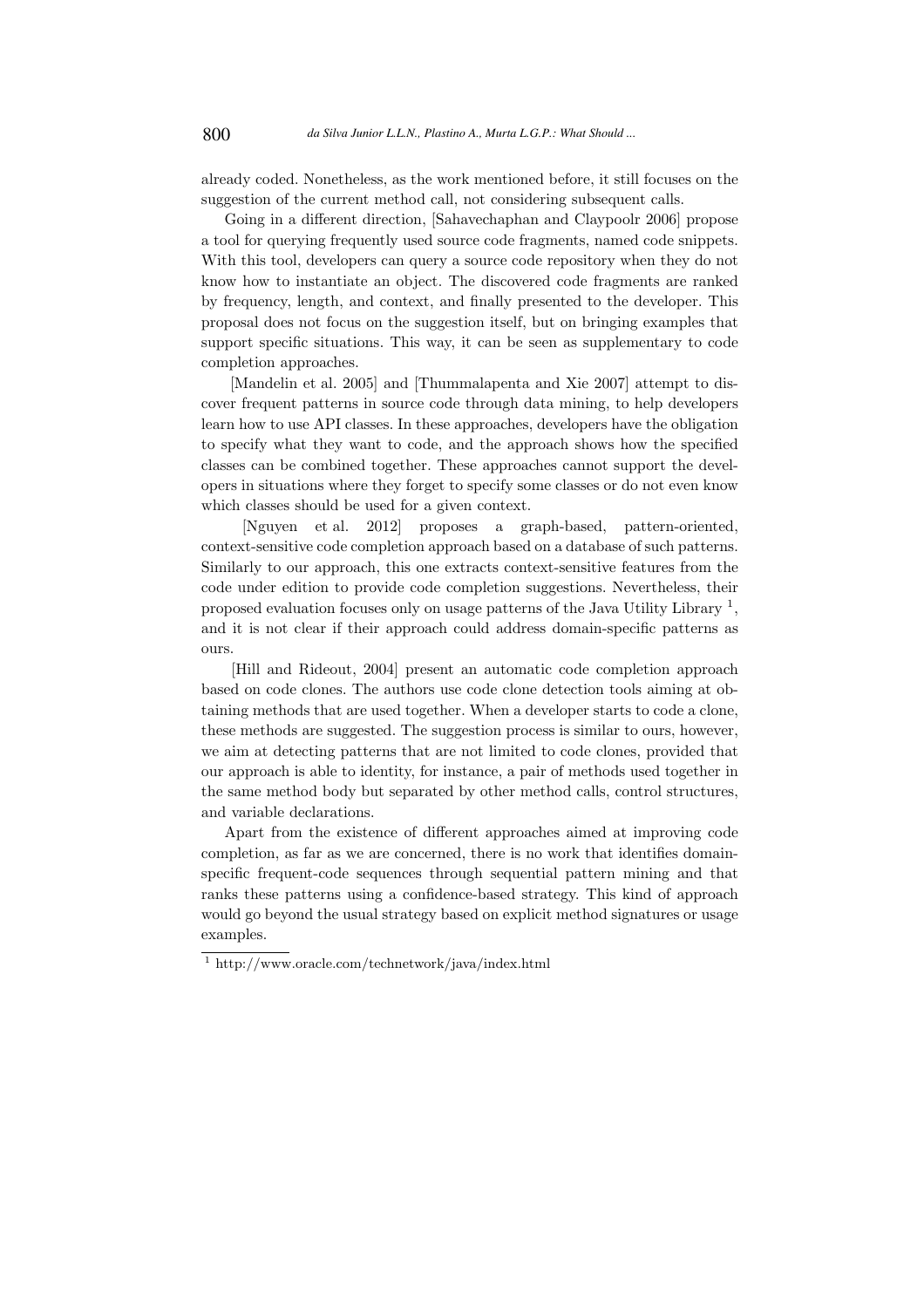## 3 Vertical Code Completion

In this section we present our proposed approach, named Vertical Code Completion (VCC). VCC is marked by two distinct stages: sequential pattern mining (Section 3.1) and pattern querying (Section 3.2). In the first stage, the source code is pre-processed and mined, resulting in a set of patterns. In the second stage, the source code being produced by a developer is analyzed in real time in order to detect any match with patterns obtained in the previous stage. Then, the corresponding patterns are ranked and suggested to the developer. This two-stage process provides a well representation of a real-usage scenario of our approach. The first stage would be periodically executed offline, in a late-night process, for example, while the second stage would be invoked online, on demand, multiple times a day. Figure 1 shows an activity diagram that represents the overall VCC process. In the following subsection we detail each stage.

#### 3.1 Sequential Patterns - Mining Stage

As shown in Figure 1, our sequential pattern mining stage consists of three activities: (1) source code preparation for data mining, (2) effective data mining execution, and (3) sequential pattern tree generation, to be used in the pattern querying stage. Next, we present some data mining concepts used in this stage and then we describe each one of these activities.

# 3.1.1 Data Mining Concepts

Data mining processes are characterized by the discovery of new and useful knowledge, in terms of rules and patterns, from large amounts of data. Amongst some of the most popular data mining tasks, we can mention [Han and Kamber 2011]: classification, extraction of association rules, clustering, and extraction of sequential patterns. The sequential pattern concept [Srikant and Agrawal 1996] will be presented in detail, as it is the data mining task used in this work.

Different applications impose sequential order over their data. This sequential order can be required by temporal characteristics of the data or by any other interest criterion. Sequential patterns consist of ordered sequences of events that appear with significant frequency in a dataset. An example of a typical sequence of events is a sequence of movies rented by different customers at different times, in the same order. For instance, a sequential pattern could be: Customers rent Star Wars, then The Empire Strikes Back, and then The Return of the Jedi.

Sequences are ordered list of events. A sequence  $\alpha$  is represented by  $\langle e_1e_2e_3...e_n \rangle$ , where each  $e_j, 1 \leq j \leq n$ , is an event (called also an element) from sequence  $\alpha$ , and  $e_1$  occurs before  $e_2$ , which occurs before  $e_3$ , and so on. On the other hand, an event (or element) from a sequence is represented by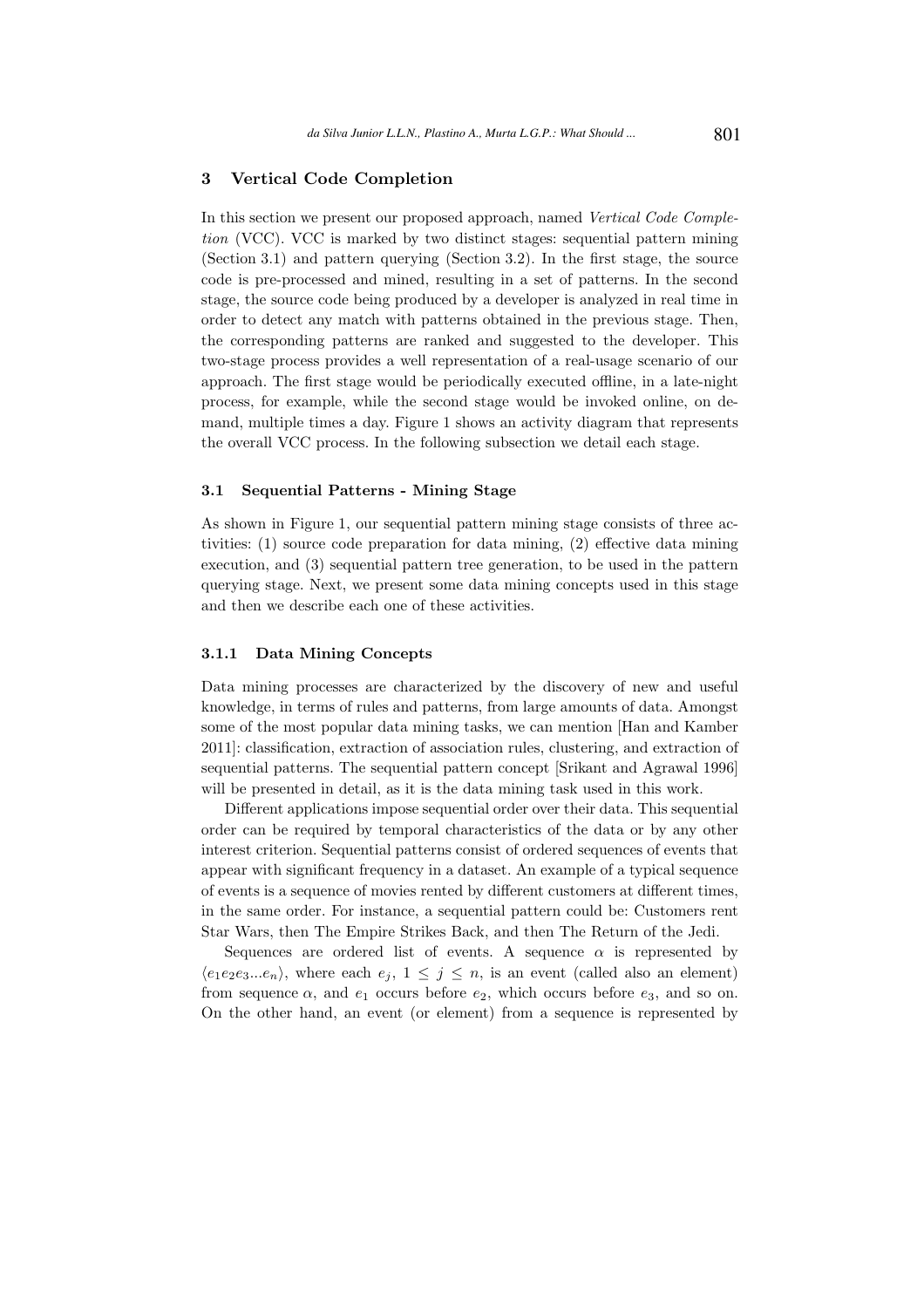

Figure 1: VCC activity diagram

 $e = (i_1 i_2 i_3 \dots i_m)$ , where each  $i_k$ ,  $1 \leq k \leq m$ , is an item from the application domain. The sequence size is determined by the amount of items from its events.

A sequence can be part of another bigger sequence. If  $\alpha = \langle a_1 a_2 ... a_r \rangle$  and  $\beta = \langle b_1b_2...b_s \rangle$  are two sequences, it is possible to say that  $\alpha$  is a subsequence of β, or that β is a super sequence of  $\alpha$ , represented by  $\alpha \subseteq \beta$ , if and only if there are integers  $1 \le j_1 < j_2 < ... < j_r \le s$ , such that  $a_1 \subseteq b_{j_1}, a_2 \subseteq b_{j_2}, ..., a_r \subseteq b_{j_r}$ . For instance, suppose  $\alpha = \langle (ab)(d) \rangle$  and  $\beta = \langle (abc)(a)(de) \rangle$  are two sequences whose sizes are 3 and 6, respectively.  $\alpha$  is a subsequence of  $\beta$ , since  $(ab) \subseteq (abc)$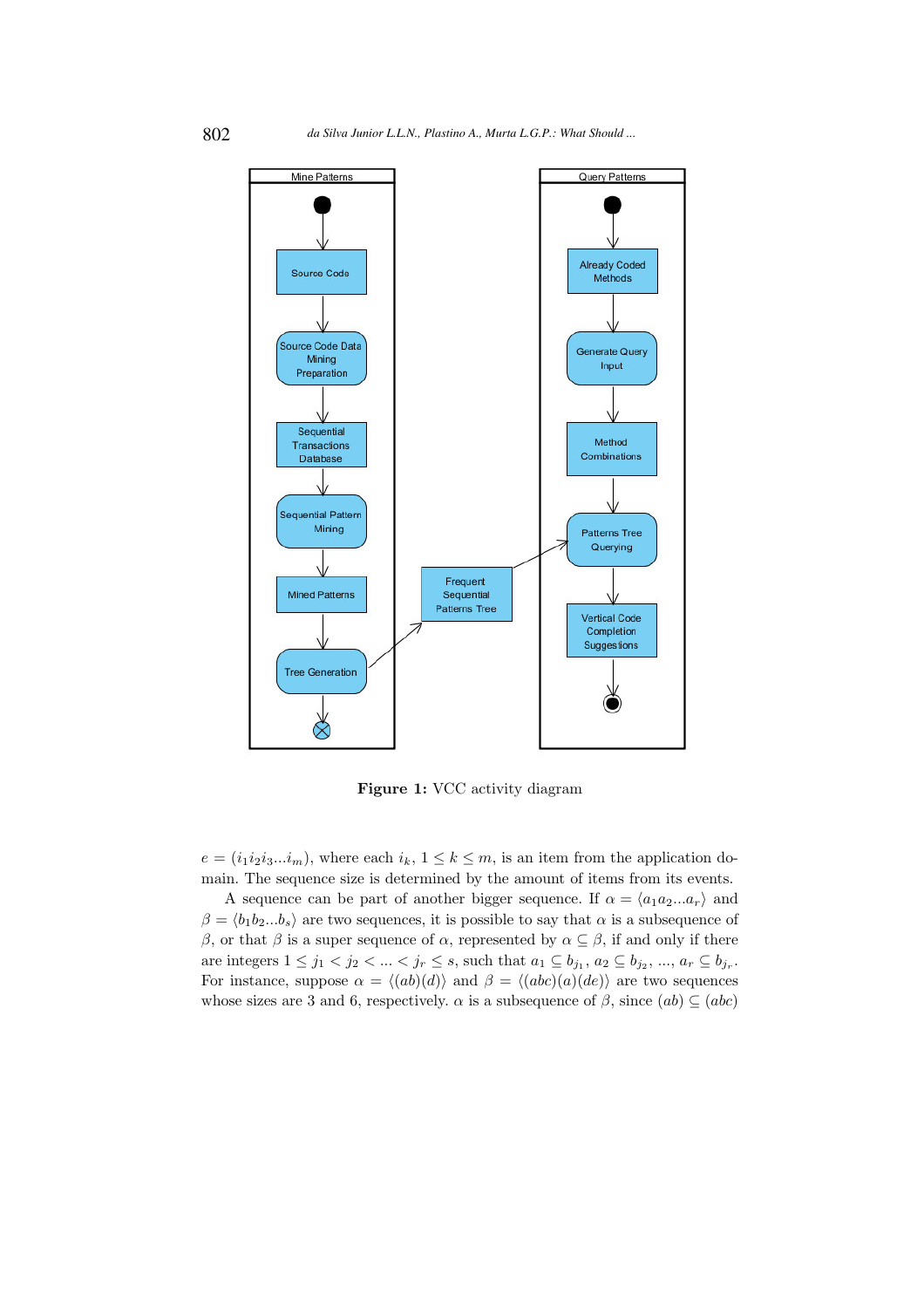and  $(d) \subseteq (de)$ .

A concept called support is used to evaluate the relevance of a sequential pattern. Given a dataset named S, consisting of a set of sequences, the support of a sequence  $\alpha$ , represented by  $Sup(\alpha)$ , is the number of sequences in S which are super sequences of  $\alpha$ . Additionally, a sequence is frequent, i.e., is a sequential pattern, if its support is equal or bigger than a minimum support established by a specialist user. Thus, support is an important metric in our approach, as it indicates if a sequence of method calls that appears repeatedly in the source code can be considered a pattern.

In this work we propose the use of another metric, called *confidence*. This metric is originated from the association rules field and can be adapted in the context of sequential patterns mining as follows. Considering  $\alpha$  and  $\beta$  as two sequences, where  $\alpha$  is a subsequence of  $\beta$ , the *confidence* of  $\beta$  in relation with  $\alpha$ , Conf  $(\alpha \to \beta)$ , is the proportion of sequences that contain  $\beta$  among all sequences that contain  $\alpha$ :  $Conf(\alpha \rightarrow \beta) = Sup(\beta)/Sup(\alpha)$ .

This concept can be exemplified as follows. Assuming a sequential pattern β consisting of  $\langle (Star Wars)(EmpireStrikesBack)(Return of theJedi) \rangle$ , whose support is 28%, and another sequential pattern  $\alpha$  consisting of  $\langle (StarWars)(EmpireStrikesBack) \rangle$ , whose support is 35%, then  $Conf(\alpha \rightarrow \beta) = 80\%$ . Then, we can state: With 80% of confidence, customers that rent Star Wars and Empire Strikes Back also rent Return of the Jedi.

In the context of our work, we could state that: "Developers that invoke methods  $A$  and  $B$ , in this order, also invoke, with 80% of *confidence*, methods C and D." Besides, we use this metric to sort patterns. When the suggestions for method calls are provided to the developer, the confidence indicates which suggestions should be presented first. Thus, even if a large number of patterns is returned from a query, the developer can analyze only the returned ones that have the largest confidence values.

### 3.1.2 Source Code Data Mining Preparation

In order to discover sequential patterns, the data should be organized in sequential transactions, which are the usual input for sequential mining. However, this is not the case in our context, as source code is stored in plain text, with no rigid structure. On the other hand, every programming language obeys a set of rules (i.e., a grammar), necessary to allow source code compilation. Thus, although it is not possible to provide source code files as data mining input, these programming language rules can be used to extract relevant information from source code and organize them in sequential transactions.

As shown in Section 3.1.1, the analysis of sequential transactions can detect sequential patterns, i.e., frequent sequences of events. Nevertheless, in distinct application domains, sequences, events, and items have different meanings. In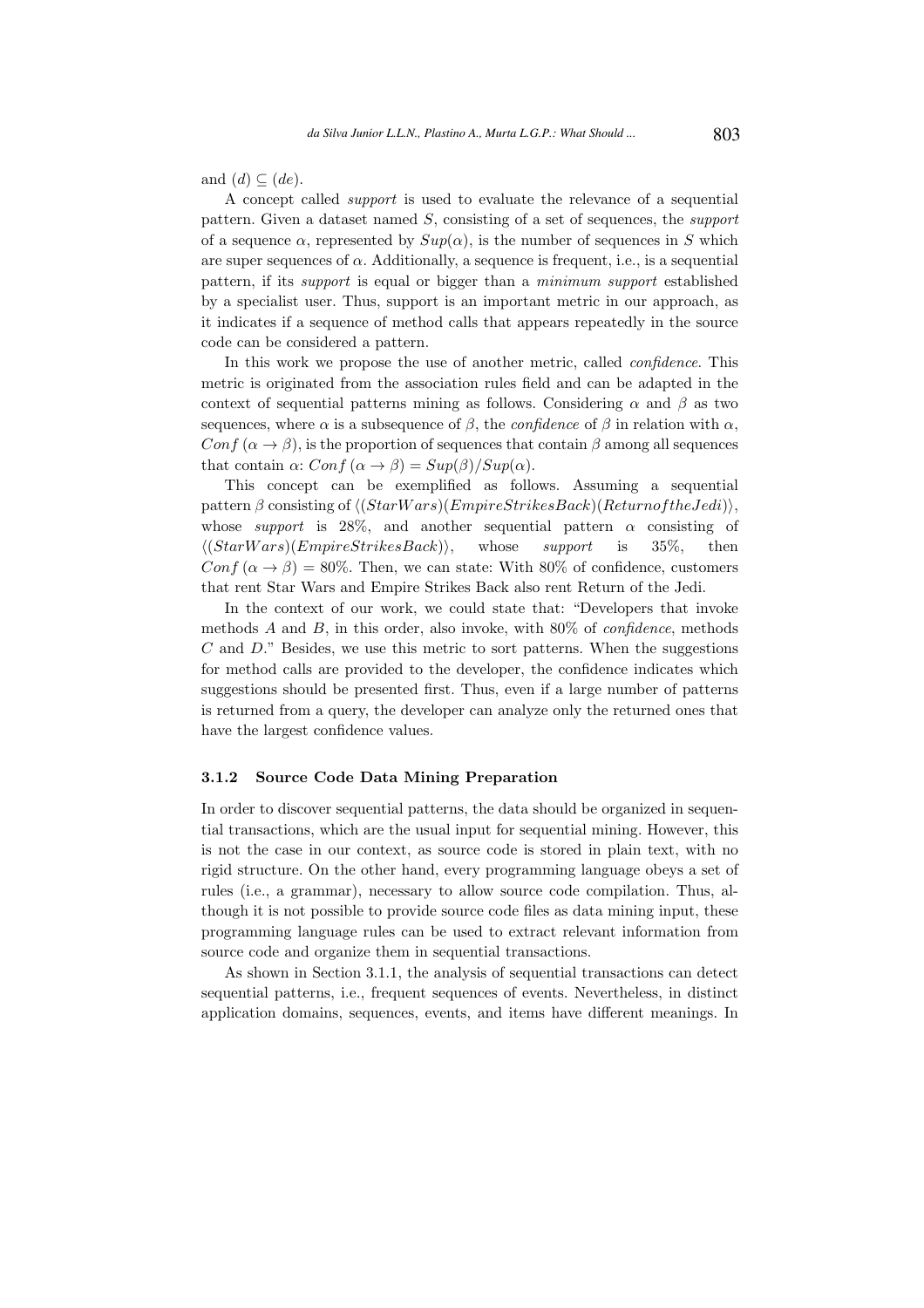```
public int countChars(String str, Character lookedChar){
   int count = 0;
   for (int i = 0; i < str.length(); i++) {
      Character readChar = str.charAt(i):
      if(readChar.equals(lookedChar)){
         count = count + 1;}
   }
   return count;
}
```
Figure 2: JavaMethodBody

this work, each event is a single method call and a sequence of events is the ordered list of method calls that occur in a method body. With that in mind, each event is atomic, as it is not possible to divide one event into different items. Thus, in this context, sequential patterns are ordered lists of method calls that appear repeatedly in different method bodies. For instance, given the code fragment presented in Figure 2, which represents a method body coded in Java, the following sequence would be extracted:  $\langle "java.lang(String.length()",$ "java.lang.String.char $At(I)$ ", "java.lang.Char.equals(java.lang.Object)").

It is important to notice that our approach statically analyses method calls. For this reason, the dynamic binding process that determines which class is invoked at run-time is not considered during the sequential discovery of the patterns. In the case of polymorphism, where the method actually being executed at run-time belongs to a subclass, only the superclass method will be considered during the data mining process.

### 3.1.3 Tree Generation

After the source code preparation, presented in the previous section, the prepared data is mined using the PLWAP algorithm [Ezeife et al. 2005], as detailed in Section 4. This data mining process returns a list of patterns (frequent sequences), accompanied by their support. However, this representation is not appropriate for use as a searchable structure, as only a linear search would be possible. In this work we propose the use of a special tree, with variable depth and width. This structure allows us to save space, provided that we can combine suggestions with the same prefix, and also speeds up the querying response time, as we can use a hash function for each tree level. Figure 3 gives a graphical representation of this tree with the following five patterns stored in it:  $\langle (A)(B) \rangle$ ,  $\langle (C)(D)(E) \rangle$ ,  $\langle (C)(D) \rangle$ ,  $\langle (C)(E) \rangle$  e  $\langle (D)(E) \rangle$ .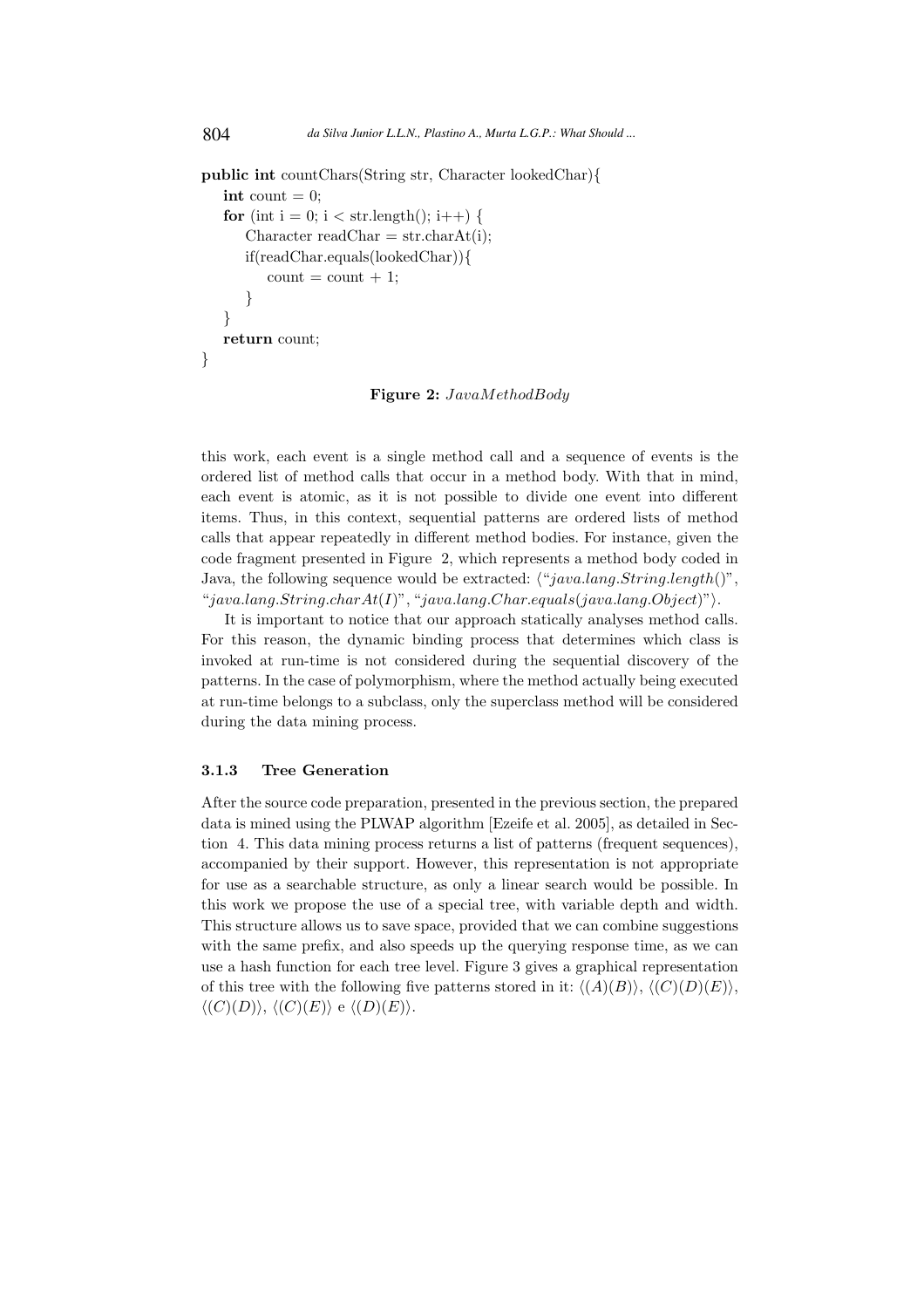

Figure 3: Sequential Pattern Tree with support and confidence annotation.

It is important to notice that this tree provides a querying asymptotic complexity [Parberry and Gasarch 2002]  $O(n)$ , where n is the size of the sequence being queried. This is due to the presence of every tree element also on the second level of the tree, as it can be seen in methods  $B, D$ , and  $E$  of Figure 3, which are present on both the third and second levels of the tree.

This behaviour is expected since the well-known antimonotonicity [Han and Kamber 2011] principle states that if a sequence is frequent (i.e., the support of this sequence is above minimum support), all of its subsequences are also frequent. We can see this in the occurrences of method  $B$  in Figure 3, for example. Besides being stored on the third level, due to sequence  $\langle (A)(B) \rangle$ , this method is also stored on the second level, representing sequential patterns whose first event is method B.

The *support* and *confidence* are also annotated in this tree. Considering every tree node as the end of a sequential pattern, this node contains the pattern support. On the other hand, a pattern *confidence* cannot be seen as a single value, as it depends on the subsequence being queried. Given a pattern consisting of three methods, for example, we could suggest this pattern in two distinct situations: where the developer may have coded only the first method or may have already coded the first two methods of this pattern. In the former situation, the second and third methods of this pattern would be suggested, whilst in the latter, only the third. In these situations, what is more important is that both have different confidence values. Therefore, the length of the sequential pattern determines how many confidence values it should have. For instance, given a sequence with three elements,  $X = \langle (C)(D)(E) \rangle$ , this sequence has the following confidences: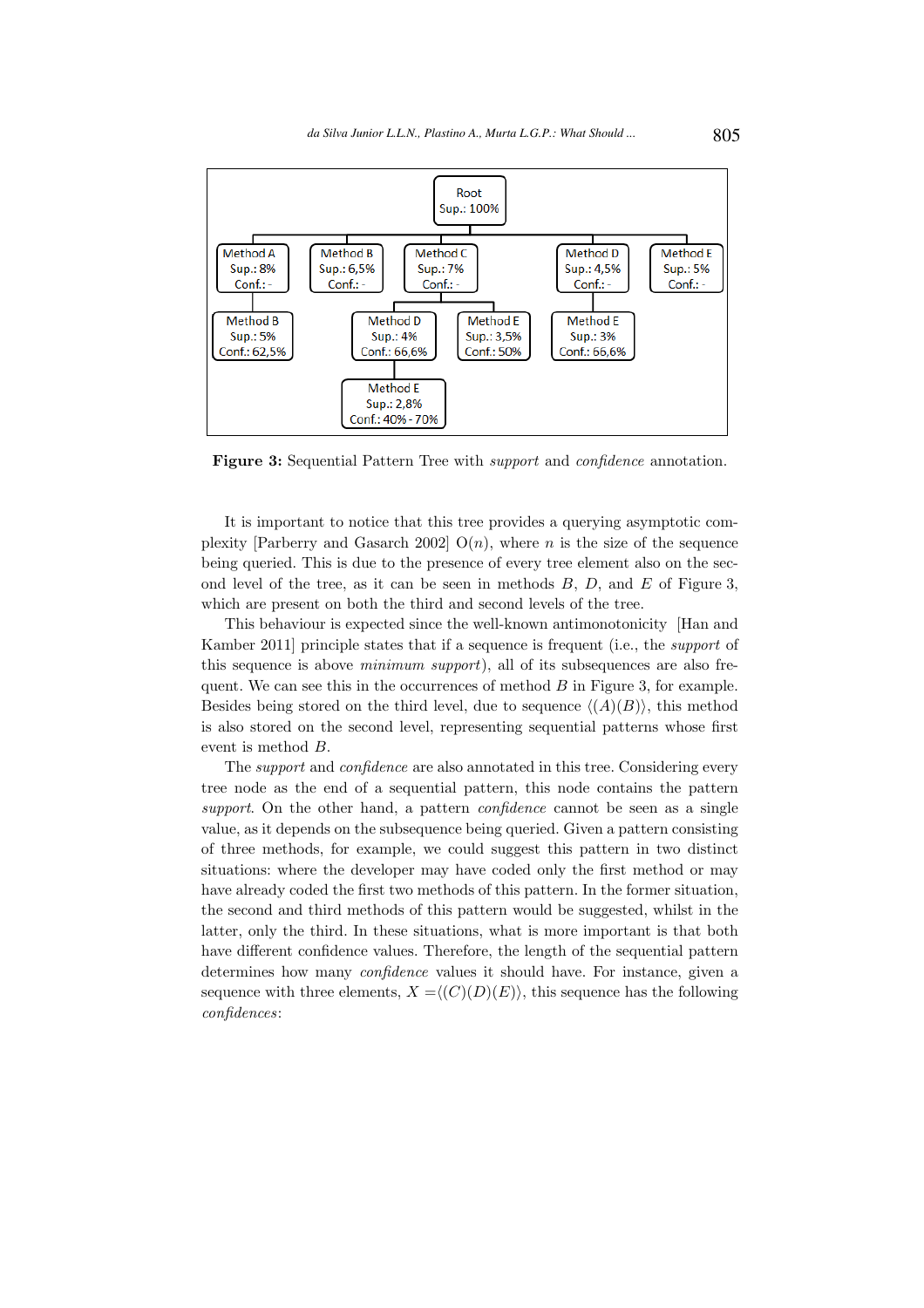- Confidence of X related to an empty query, which is equal to  $\text{Sup}(X)$ ;
- *Confidence* of X related to a query  $\langle (C) \rangle$ , which is  $Conf(\langle (C) \rangle \rightarrow X) = Sup(X)/Sup(\langle (C) \rangle);$  and
- *Confidence* of X related to a query  $\langle (C)(D) \rangle$ , which is  $Conf(\langle (C)(D) \rangle \rightarrow X) = Sup(X)/Sup(\langle (C)(D) \rangle);$

According to this example, several suggestions may be offered to the VCC user. Given that a method call C, whose support is s, was coded (and used as a query) and there is a sequence  $\langle (C)(D) \rangle$  stored in the sequential pattern tree, whose support is  $s_1$ , it is possible to suggest the method call D with *confidence*  $c_1$ , where  $c_1 = s_1/s$ . Besides, if a sequence  $\langle (C)(D)(E) \rangle$  is also stored in the sequential pattern tree with *support*  $s_2$ , it is possible to suggest the sequence  $\langle (D)(E) \rangle$  with *confidence* c<sub>2</sub>, where c<sub>2</sub> = s<sub>2</sub>/s.

Figure 3 also shows the annotation of support and confidence in the tree. For instance, when observing the frequent sequence  $\langle (C)(D)(E) \rangle$ , it is possible to see the confidences 40% and 70% in the last node (deepest level), which represents method E. These confidence values respectively represent:

- The sequential pattern  $\langle (C)(D)(E) \rangle$  confidence related to  $\langle (C) \rangle$  and
- The sequential pattern  $\langle (C)(D)(E) \rangle$  confidence related to  $\langle (C)(D) \rangle$ .

A pseudo-code of the pattern tree generation is illustrated in Algorithm 1. The block of instructions between lines 1 and 12 is executed for each mined pattern. In line 2, the variable parent is initialized as the root node to start the tree navigation. From lines 3 to 10, each method that forms a pattern is searched in the current parent node children. If the method is not found, a new node is created to represent it on line 7. On line 8, this node is added to the parent children set. Finally, parent is updated on line 9 with the previously discovered or created node.

### 3.2 Patterns Querying Stage

The first challenge on querying sequential patterns is defining which events should form the query. We evaluated some strategies to select the method call sequences that should be used as query input. The first strategy we considered was the use of the last programmed method calls in a contiguous way. However it did not prove to be a good option, as some method calls can be noise (not common) and do not belong to the sequential pattern tree. For example, the query  $\langle (C)(Z)(D) \rangle$  would not provide any suggestion considering the tree in Figure 3. However,  $(C)(D)$  is a non-contiguous subsequence of  $\langle (C)(Z)(D) \rangle$  and would provide  $(E)$  as a suggestion.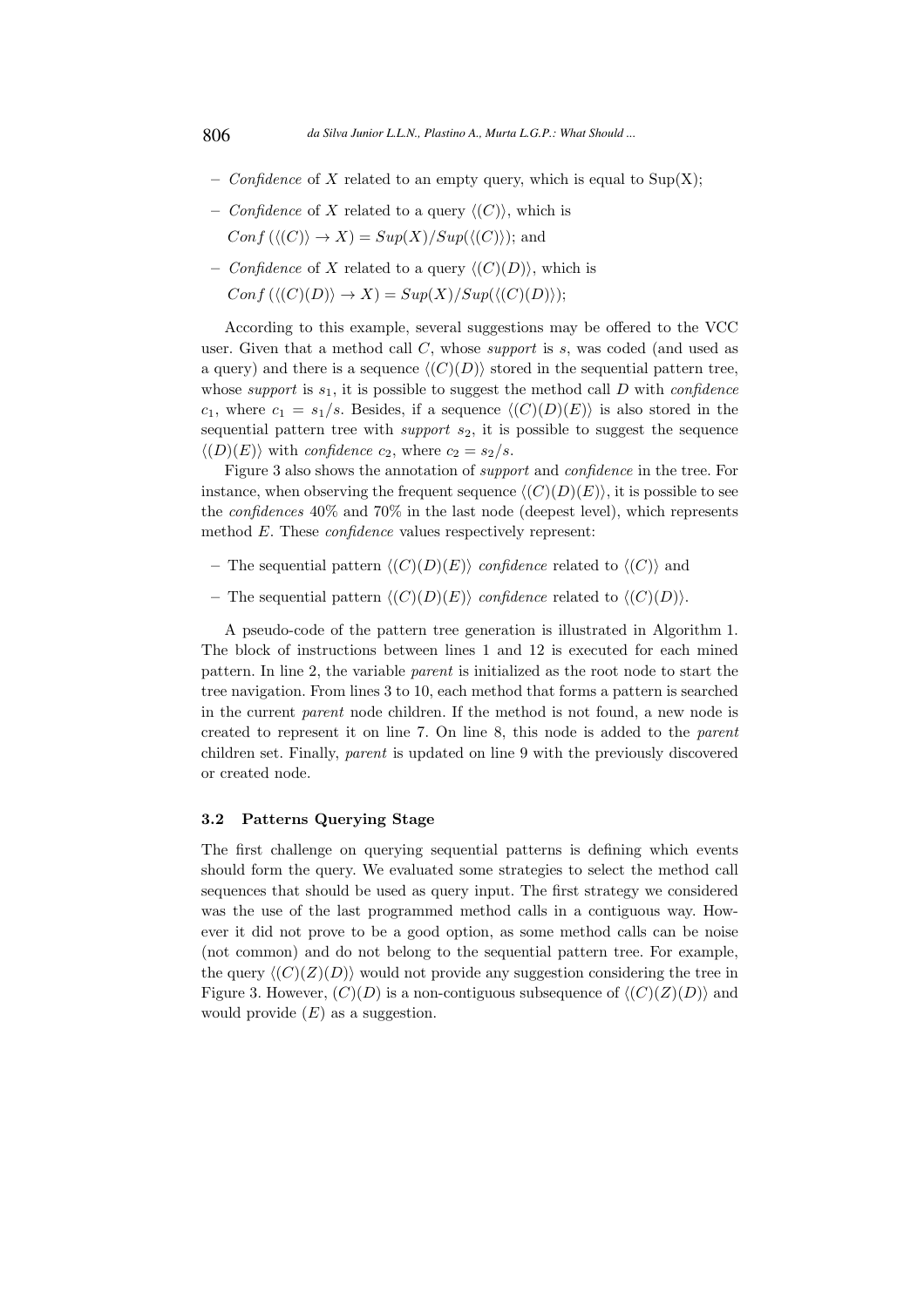Algorithm 1 Create\_Tree(patterns, root)

|     | 1: for all pattern $\in$ patterns do                                                 |
|-----|--------------------------------------------------------------------------------------|
| 2:  | $parent \leftarrow root$                                                             |
| 3:  | for all method $\in$ pattern.sequence do                                             |
| 4:  | <b>if</b> $\exists node \in parent \ldots children \mid node . method = method$ then |
| 5:  | $parent \leftarrow node$                                                             |
| 6:  | else                                                                                 |
| 7:  | $node \leftarrow new\ Node(method, pattern.support)$                                 |
| 8:  | $parent.children \leftarrow parent.children \cup \{node\}$                           |
| 9:  | $parent \leftarrow node$                                                             |
| 10: | end if                                                                               |
| 11: | end for                                                                              |
|     | $12:$ end for                                                                        |

As a real example, a common sequential pattern that is usually not coded contiguously is related to database access. When a connection is opened, a sequence of commands related to the start of a transaction, queries, updates, and the commit or rollback of the transaction occurs before closing the connection. These commands are mingled with domain specific code, which acts as noise in the context of this specific pattern.

Another strategy would be the interpolation of method calls located closer to the developer cursor at the time of code completion request, avoiding the need for querying all the previously coded methods. This possibility could avoid the noise problem, although the aforementioned database coding pattern and many others could be ignored, as patterns can be distributed over the entire body of the method.

This leads us to the need of interpolating all the already coded method calls. We address this issue through the generation of all possible combinations for method calls, keeping the same sequential order. For instance, the sequence  $\langle (C)(Z)(D) \rangle$  could generate the following query sequences:  $\langle (C) \rangle$ ,  $\langle (Z) \rangle$ ,  $\langle (D) \rangle$ ,  $\langle (C)(Z)\rangle$ ,  $\langle (C)(D)\rangle$ ,  $\langle (Z)(D)\rangle$ , and  $\langle (C)(Z)(D)\rangle$ . Nevertheless, the generation of all the combinations of method calls increases query response time. We minimize this threat by limiting the size of the combinations, allowing queries to respond in a timely manner. This limit can be configured according to the needs of the user.

Besides this limit of combinations size, we also developed a pruning strategy to avoid the necessity of querying every generated combination. This strategy is based on the antimonotonicity principle mentioned in Section 3.1.3, if a sequence is not frequent then all of its super-sequences are equally not frequent. The prune of sequences is executed on the fly during the querying phase. Every time a non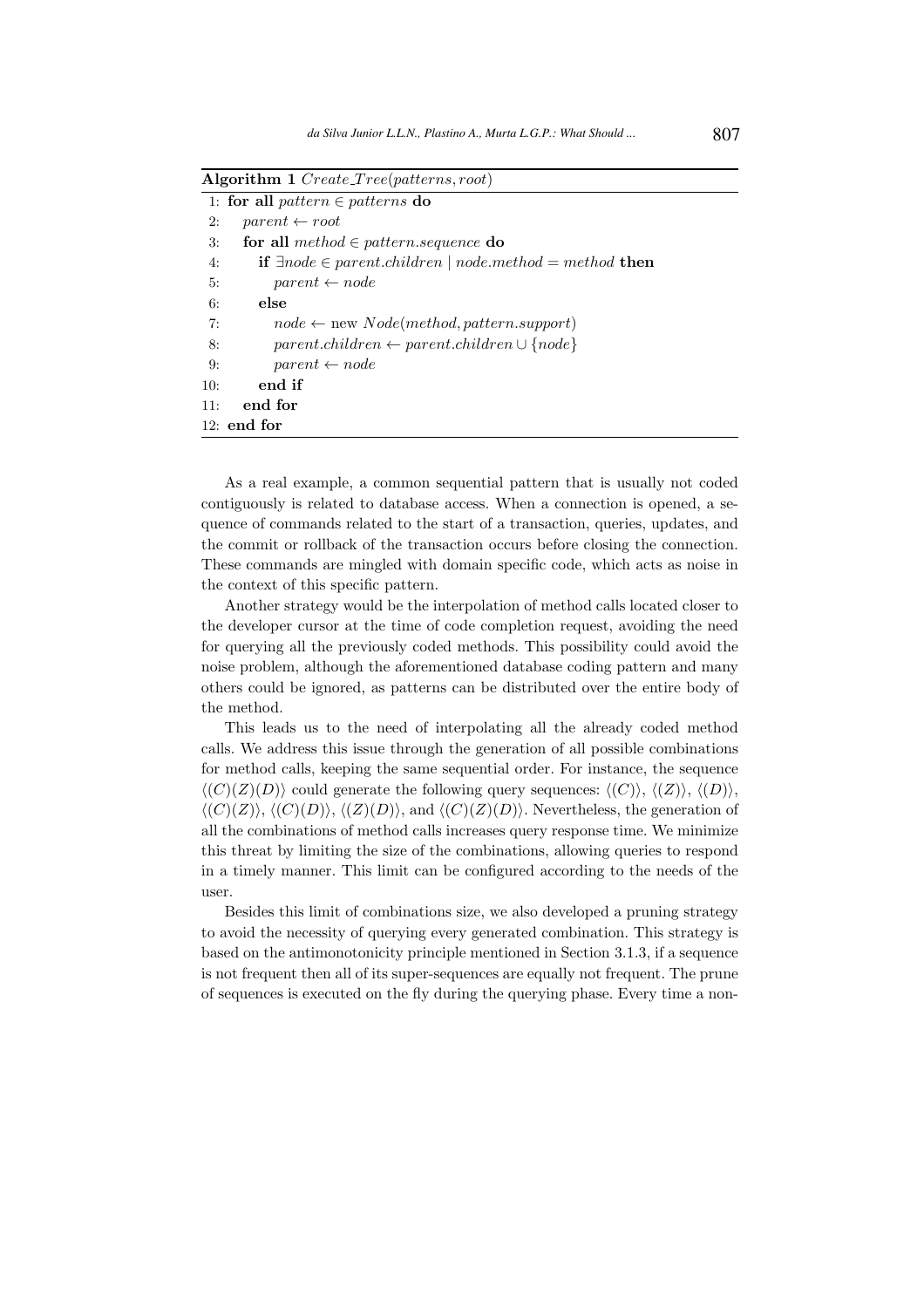frequent sequence is queried, all of its super-sequences are discarded, preventing them from being queried. Finally, after querying all method calls combinations, the sequential patterns obtained are ranked according to their support and confidence values and suggested to the developer. Then, the developer can receive these suggestions and choose the most appropriate one.

We can exemplify the whole process based on the tree shown in Figure 3. Suppose a developer codes the method calls  $A, D$ , and  $F$ , in this order. Then, the VCC plug-in would generate the following method combinations:  $\langle (A)\rangle$ ,  $\langle (D)\rangle$ ,  $\langle (F)\rangle$ ,  $\langle (A)(D)\rangle$ ,  $\langle (A)(F)\rangle$ , and  $\langle (D)(F)\rangle$ . These combinations would be queried in the sequential pattern tree, ordered according to their size.

First, the method call A would be queried, and method call B would be returned with support equal to 5% and confidence equal to 62.5%. After that, the VCC would query method call  $D$ , and method call  $E$  would be returned with a  $3\%$  of support and  $66.6\%$  of *confidence*. Next, after querying method call F, no pattern would be found and the following combinations would be discarded:  $\langle (A)(F) \rangle$  and  $\langle (D)(F) \rangle$ . Then, combination  $\langle (A)(D) \rangle$  would be queried and again no pattern would be returned. The combination  $\langle (A)(D)(F) \rangle$  would not even be generated because there is no pattern in the tree with more than three method calls, and this way, the maximum combinations size is automatically set to two. Last but not least, the identified patterns would be ranked according to their confidence values and suggested in the following order:  $D \to E$ ,  $A \to B$ .

Algorithm 2 presents the search process for patterns. In line 1, all method calls located above the cursor at the time of a vertical code completion request are combined, limited to a maximum combinations size configuration. In line 2, the suggestions variable starts as an empty set. From line 3 to line 9, each method combination is analyzed. A combination is looked for in line 4. If found, every super-sequence that starts with this method combination becomes a suggestion with specific support and confidence. After that, the current suggestions are added to the *suggestions* set. If no suggestion is found, every super-sequence of this combination is pruned in line 7. Finally, in line 10 the suggestions are sorted by confidence.

# 4 VCC Plugin

In order to implement our approach, we developed a plug-in for the Eclipse IDE, named VCC Plugin. This plug-in was coded in Java and also uses Java as target language. These decisions open a wide range of opportunities, as Eclipse has an active and expressive ecosystem and Java is one of the key programming languages nowadays. The Eclipse ecosystem provides supporting libraries for source code processing, such as ASTParser [Holz et al. 2008], which translates Java code into an Abstract Syntax Tree (AST). Despite the fact that the AST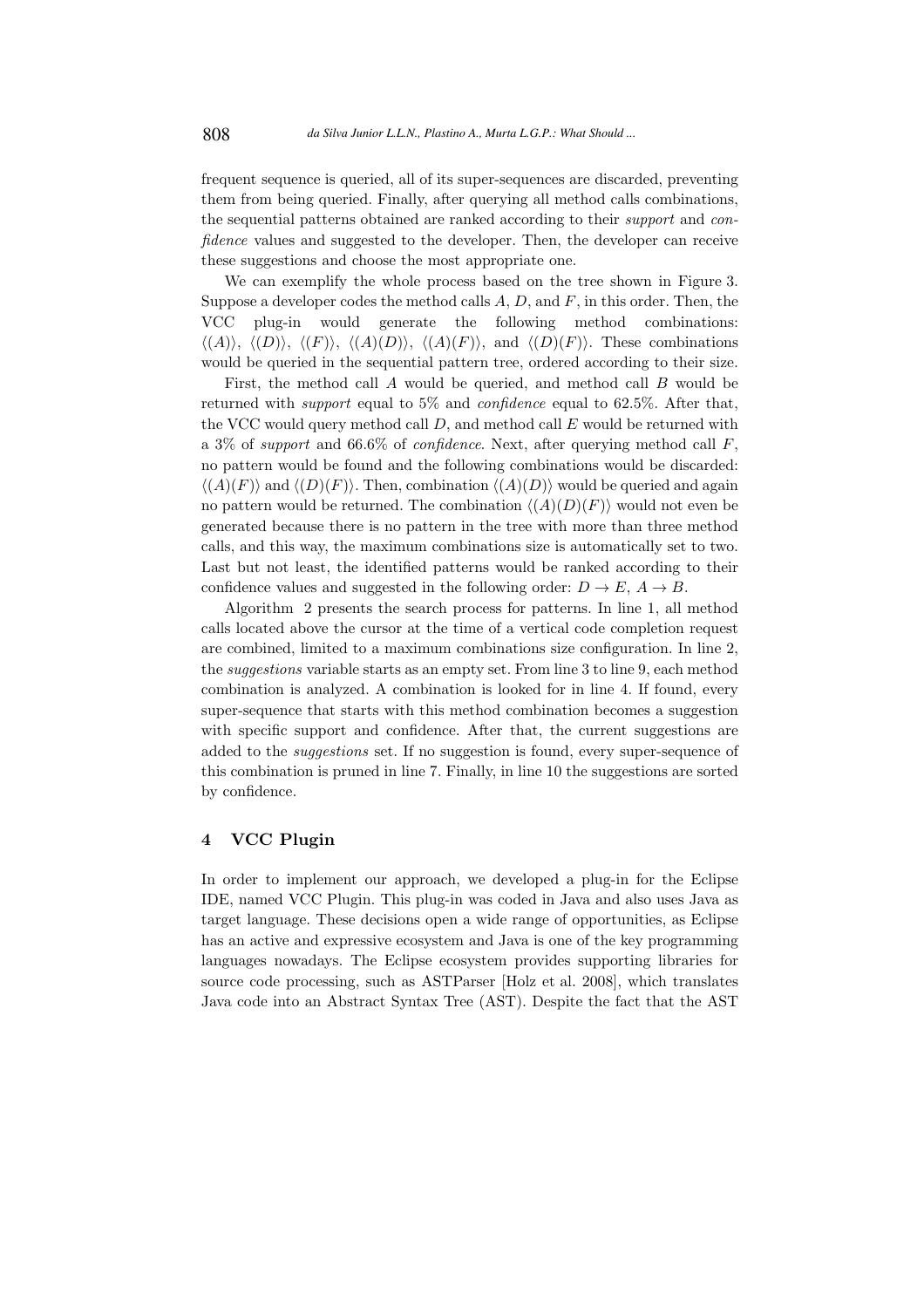Algorithm  $2$  Search\_Patterns(root, method\_calls)

|    | 1: combinations $\leftarrow$ Gen_Method_Combinations(method_calls)            |
|----|-------------------------------------------------------------------------------|
|    | 2: suggestions $\leftarrow \emptyset$                                         |
|    | 3: for all $comb \in combinations$ do                                         |
| 4: | $combination\_suggestions \leftarrow Find\_Combination\_In\_Tree(root, comb)$ |
| 5: | $suggestions \leftarrow suggestions \cup combination\_suggestions$            |
| 6: | if combination_suggestions = $\emptyset$ then                                 |
| 7: | $Prune\_Combinations(comb, combinations)$                                     |
| 8: | end if                                                                        |
|    | $9:$ end for                                                                  |
|    | 10: $suggestions \leftarrow Sort(suggestions)$                                |
|    | 11: return suggestions                                                        |

is a strict representation of the syntax of the source code, this representation is a viable data source for sequential patterns mining. Thus, the source code analysis, highlighted in Subsection 3.1, could be performed on this AST.

The AST processing consists of extracting method calls from every method body of a project. The first step to obtain the method bodies is to follow the class hierarchy of the project. This hierarchy is aligned with the structure adopted by the Eclipse IDE and the Java programming language, where the top level element is a Workspace. The Workspace element contains Projects and Projects contain Packages, which, in turn, contain Classes. VCC Plugin accesses all Packages of a given Project in the Workspace. With the Packages at hand, each Class is processed to obtain its Methods. Finally, the VCC Plugin obtains the Method Calls for each Method and stores them in an event structure, forming transactions that enable the task of mining sequential patterns. Every ASTParser access was implemented using the Visitor design pattern [Gamma et al. 1994].

We compared two widely known sequential pattern mining algorithms available in the literature to support the implementation of the data mining activity: GSP [Srikant and Agrawal 1996] and PLWAP [Ezeife et al. 2005]. Both present the same behavior (produce the same output for a given input), but PLWAP, a FP-tree [Han et al. 2004] based algorithm, was chosen due to its superior processing performance (speed) in relation to GSP, an Apriori [Srikant and Agrawal 1994] based algorithm. However, despite the satisfactory performance of PLWAP, it was necessary to adapt its original implementation, as its output was restricted to merely informing which sequences were frequent, without providing the support metric. With this adaptation we could calculate the confidences of each frequent sequential pattern, as presented in Subsection 3.1.1.

As discussed in Subsection 3.2, we opted to generate all the combinations of method calls to guarantee that some patterns were not left out of the set of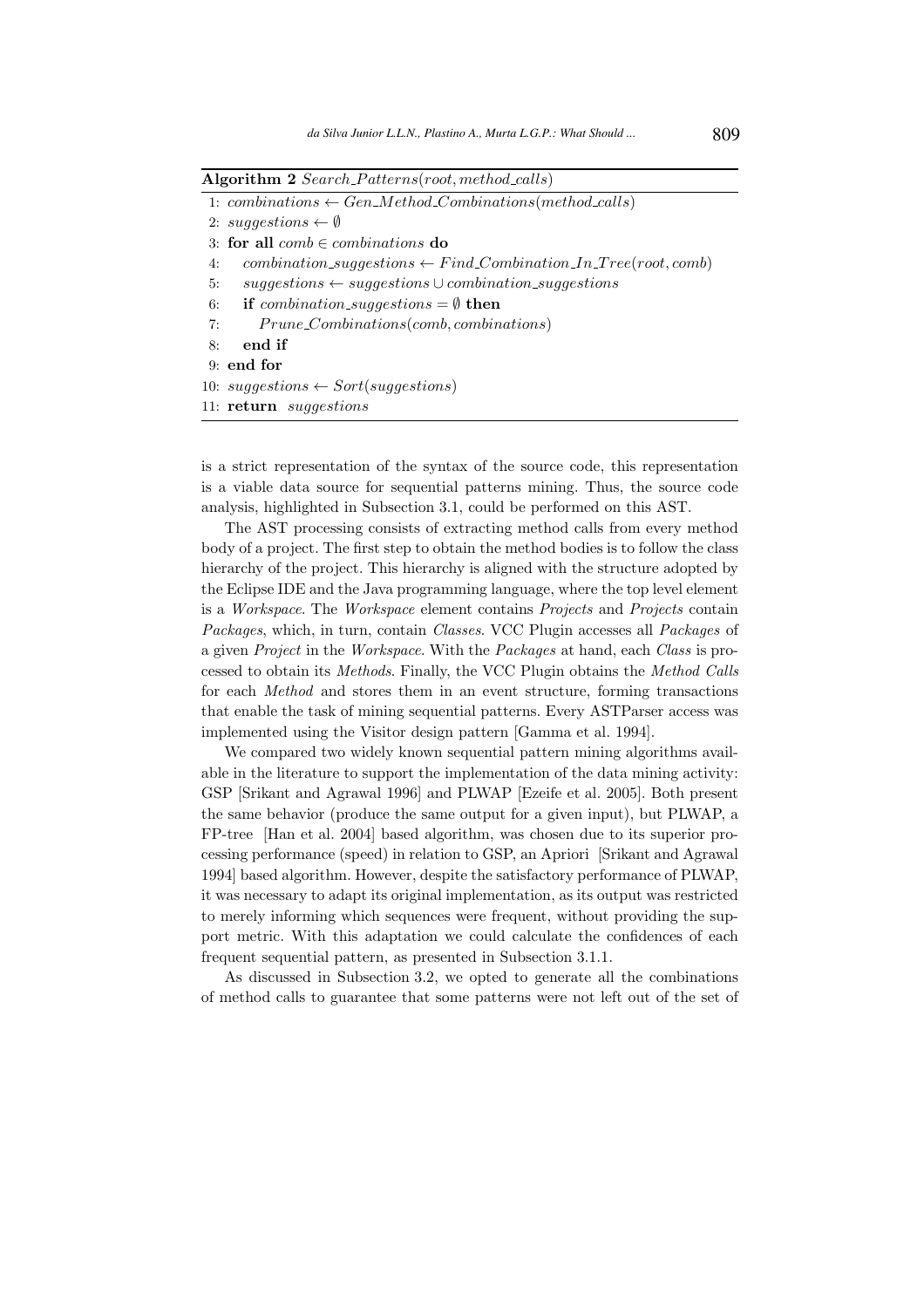patterns suggested to developers. The VCC Plugin uses the cursor position as a reference to the place where the developer wants suggestions, as in traditional code completion. When a developer rests the cursor over some line of code and invokes the VCC Plugin, all method calls between the beginning of the method body and this line are combined and then queried in the pattern tree. Figure 4 shows the cursor position in a method body before requesting some method calls suggestions from the VCC, which can be done using the "Vertical Code-Complete" menu item, also shown in the figure.



Figure 4: Developer invoking source code suggestions.

After that, it is necessary to read all the method calls located above the cursor position. This task is also done with the ASTParser. However, in this case it is not necessary to iterate over all packages, classes, and methods, as the cursor position provides the method from which method calls should be obtained. Next, the combinations of method calls are queried and the sequential patterns obtained are suggested to the developer.

Figure 5 shows the suggestions obtained in a  $Tomcat^2$  method, an open source project used in our approach evaluation, detailed in Section 5. As it can be seen, the method call "java.lang.String.toCharArray()" was already coded and

<sup>2</sup> http://tomcat.apache.org/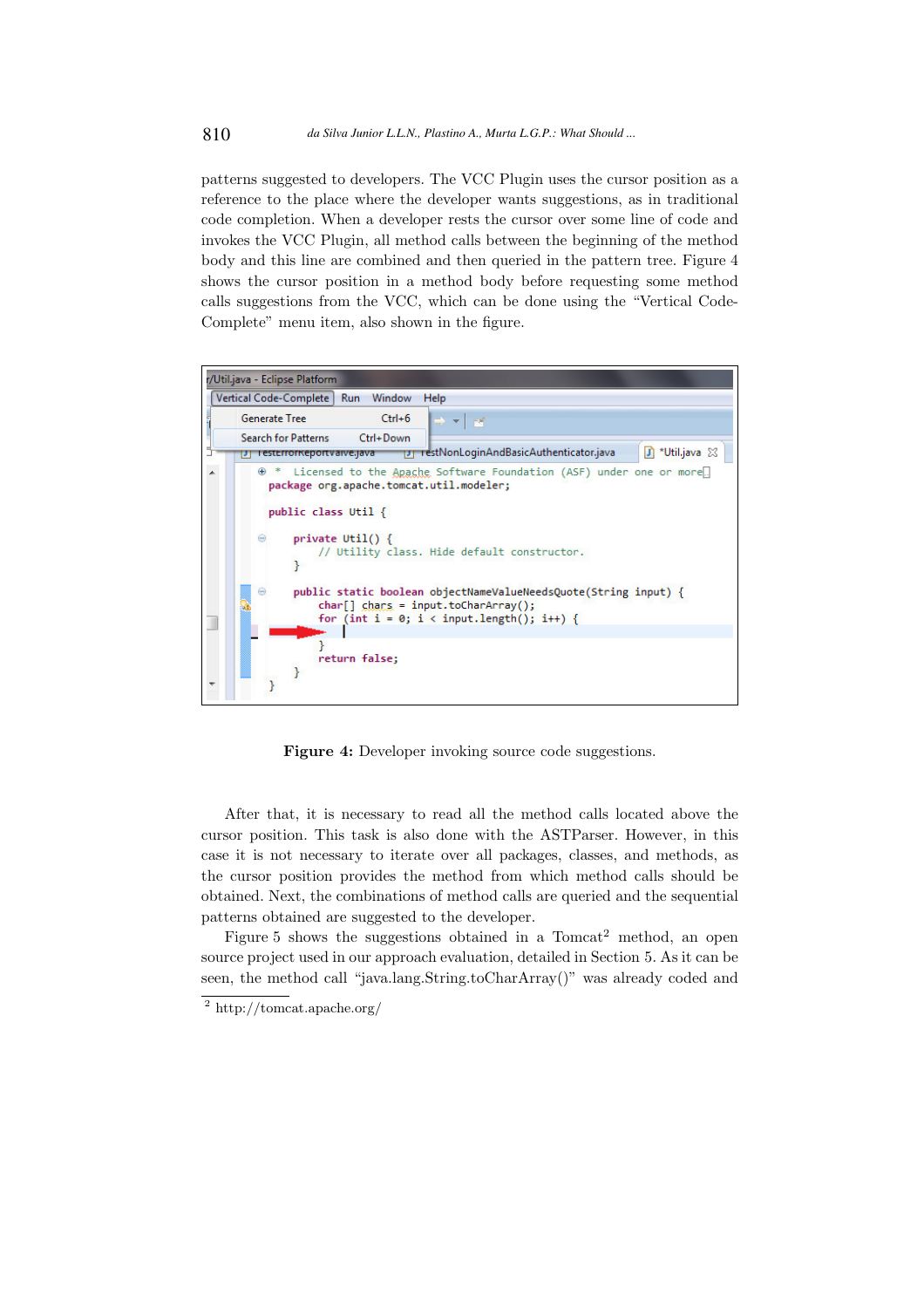the VCC plug-in discovered that developers who invoke "java.lang.String.toCharArray()" also invoke "java.lang.String.charAt(I)", with 26.6% of confidence.

After receiving the suggestions, the developer can select the desired sequence and VCC Plug-in inserts all method calls automatically, as shown in Figure 6. The inserted method calls contain the full method signature, to avoid misunderstandings. Despite the fact that this pattern can be seen as an obvious method call sequence, it was selected because it illustrates the usefulness of our approach. However, VCC can discover many other patterns, even domain-dependent ones, as it is not based on pre-defined information. This makes VCC generic in terms of project requirements, as it works over any java project, but specific in terms of results, as it is able to suggest patterns particular to each project.

| Suggestions found                                                       |            | ∣≕                  | 23 |
|-------------------------------------------------------------------------|------------|---------------------|----|
| Frequently invoked methods                                              | Support    | Confidence          | ▴  |
| 4 Users that invoke the method: java.lang.String.length(), also invoke: |            |                     |    |
| java.lang.String.charAt(I)                                              | 0.00647195 | 0.26590862401906407 |    |
| Josers that invoke the method: java.lang.String.length(), also invoke:  |            |                     |    |
| java.lang.String.length()                                               | 0.00608474 | 0.24999958913677636 |    |
| Josers that invoke the method: java.lang.String.length(), also invoke:  |            |                     |    |
| java.lang.StringBuilder.toString()                                      | 0.00337427 | 0.13863634496076258 |    |
| 4 Users that invoke the method: java.lang.String.length(), also invoke: |            |                     |    |
| java.lang.String.substring(I, I)                                        | 0.003153   | 0.12954517441143842 | ÷  |

Figure 5: Suggestions extracted from sequential patterns.

# 5 Evaluation

This section presents two different evaluations of our approach. As mentioned in Section 1, this paper is an extended version of a conference paper, and, as the first paper was published only in Brazilian Portuguese, we also included here an evaluation with developers, which was shown in that paper. This evaluation consists in presenting suggestions provided by VCC to the actual development team and collecting feedback on how useful they are. After this experiment, we carried out a post-hoc evaluation, which is being first published in this paper, where our goal was to verify if the suggestions obtained by VCC would be useful in other contexts. To achieve this, we applied the VCC Plugin over four popular open source projects, checking whether VCC suggestions would have been useful had them been used in the development of these projects. Therefore, what we intended to evaluate is the benefit to the developers, simulating the use of VCC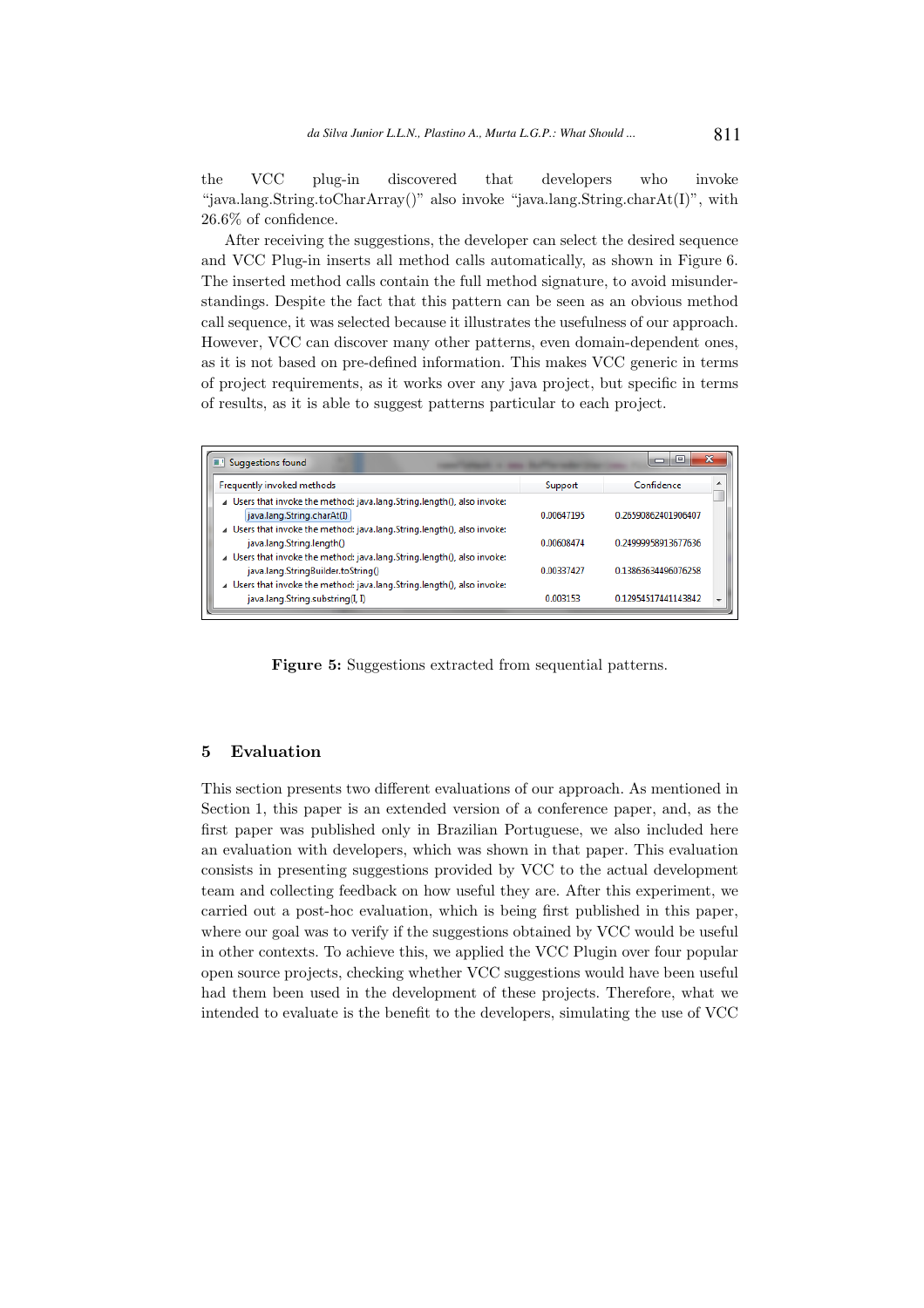```
public class Util {
    private Util() {
        // Utility class. Hide default constructor.
    public static boolean objectNameValueNeedsQuote(String input) {
        char[] chars = input.toCharArray();
        for (int i = 0; i < input.length(); i++) {
            java.lang.String.charAt(I);
        return false;
    þ
B
```
Figure 6: Selected suggestion after being added into the code.

just before each change. In the following subsections, we detail the evaluation method and present the obtained results for both evaluations.

# 5.1 Evaluation with Developers

#### 5.1.1 Evaluation Method

The evaluation with developers consisted in running VCC over an undergraduate course management system at Fluminense Federal University, called IdUFF. This system was developed on Java and, at the time we conducted the experiment, it had approximately 40,000 users. From a source code perspective, it had around 300 KLOCs distributed over 779 Java classes. We choose this project because we had access to the developers, allowing us to show them the suggested patterns, asking for feedback in terms of usefulness.

More specifically, we collected ten patterns from the IdUFF source code and presented these patterns to the IdUFF developers through a questionnaire. The developers were instructed to imagine themselves coding a specific method call and receiving a suggestion. In the questionnaire, they could tell us whether each suggestion was useful or not by choosing one of the following options: dont know, totally disagree, partially disagree, partially agree, and totally agree. All participants took the survey voluntarily and signed a consent form.

The questionnaire patterns were obtained using a minimum support of 0.3% and the pattern selection was made through a confidence variation between 15% and 100%. The support value was chosen after some experimental tests and the confidence range was selected to present both strong and weak patterns. Also, we only selected patterns with two methods, an antecedent and a consequent, aiming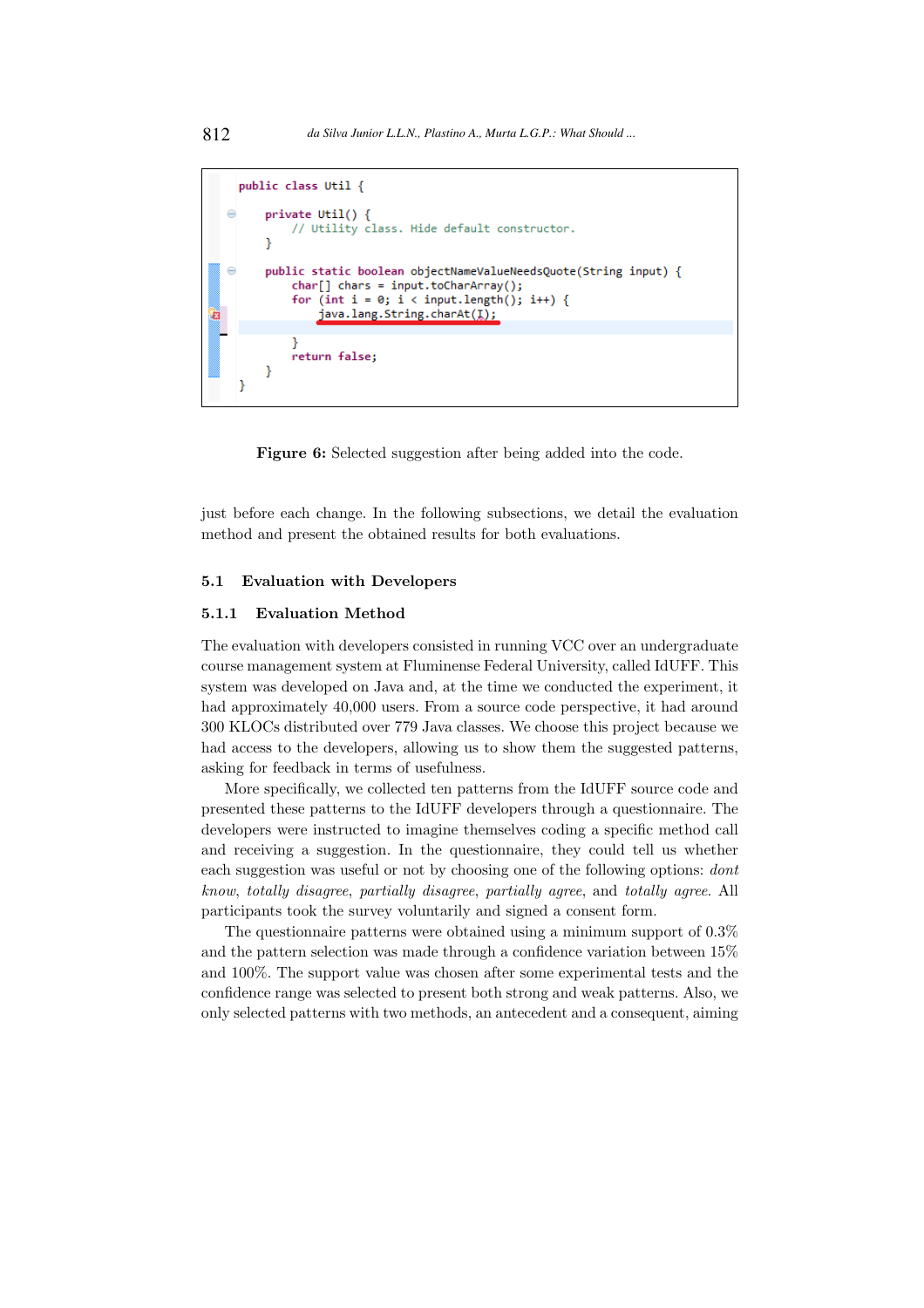at simplifying the questionnaire answer. The selected patterns are presented in the list below (their support and confidence are listed in Table 1).

1 coded method: org.mockito.internal.progress.NewOngoing<Integer>.thenReturn( java.lang.Integer)

suggestion: org.mockito.Mockito.when(java.lang.Integer)

- 2 coded method:br.uff.iduff2.managedbeans.BaseMB.error(java.lang.String) suggestion: java.lang.Throwable.getMessage()
- 3 coded method:br.uff.commons.utils.oracle.ConexaoOracle.getInstance() suggestion: java.sql.Connection.prepareStatement(java.lang.String)
- 4 coded method:org.hibernate.Query.setParameter(I, java.lang.Object) suggestion: org.hibernate.Query.list()
- 5 coded method:br.uff.iduff2.relatorio.RelatorioFactory.getRelatorio(I) suggestion: br.uff.iduff2.relatorio.Relatorio.geraRelatorio( java.util.List, java.util.Map)
- 6 coded method:br.uff.iduff2.modelo.academico.Turma.getDisciplina() suggestion: br.uff.iduff2.modelo.academico.Disciplina.getCargaHorariaTeorica()
- 7 coded method:br.uff.publico.core.model.Identificacao.getNome() suggestion: br.uff.publico.core.model.Identificador.getIdentificacao()
- 8 coded method:java.lang.String.isEmpty() suggestion: br.uff.iduff2.managedbeans.BaseMB.info(java.lang.String)
- 9 coded method:java.util.logging.Logger.log(java.util.logging.Level, java.lang.String, java.lang.Throwable) suggestion: java.lang.Throwable.getMessage()
- 10 coded method:br.uff.iduff2.managedbeans.BaseMB.info(java.lang.String) suggestion: java.lang.Throwable.getMessage()

### 5.1.2 Obtained Results

We collected sixty answers from the evaluation questionnaire, 6 for each question. 43 of them positive, where 32 totally agree and 11 partially agree with the suggestions, indicating an acceptance rate of 71.6%. Twelve answers were negative, 6 being totally disagree and 6 partially disagree, representing a 20% rejection. Also, 5 answers, representing 8.33%, were marked as I dont know.

Table 1 presents patterns' support and confidence and the percentage of answers each question received.

Analyzing the results we can observe a correlation between negative answers and low confidence values, as in questions 6 and 8, for example, which altogether got 8 out of 12 negative answers. Moreover, the three questions with higher confidence (1, 3 and 5) received only positive answers. These results endorse our choice of using confidence values as an important metric to rank the results.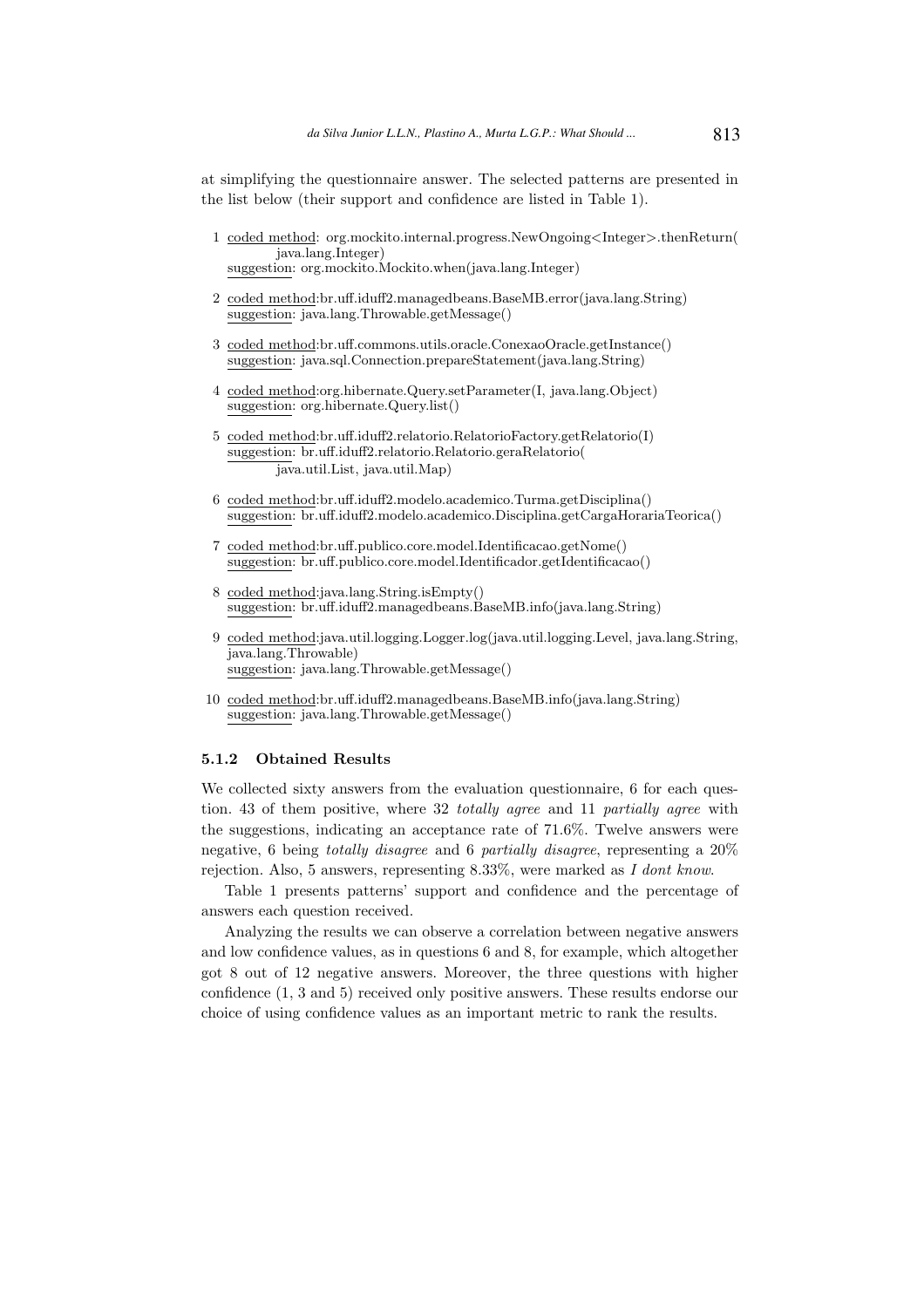|             |                | Confidence | <b>Answers</b>             |                                   |                                     |                           |                         |  |  |
|-------------|----------------|------------|----------------------------|-----------------------------------|-------------------------------------|---------------------------|-------------------------|--|--|
| Pattern     | <b>Support</b> |            | I don't<br>know            | <b>Totally</b><br><b>Disagree</b> | <b>Partially</b><br><b>Disagree</b> | <b>Partially</b><br>Agree | <b>Totally</b><br>Agree |  |  |
| Question 1  | 0.73%          | 100.00%    | 50.00%                     | 0                                 | 0                                   | 0                         | 50.00%                  |  |  |
| Question 2  | 2.36%          | 54.66%     | 0<br>0                     | 0                                 |                                     | 16.67%                    | 83.33%                  |  |  |
| Question 3  | 0.33%          | 100.00%    | 0                          | 0                                 | 0                                   | 0                         | 100.00%                 |  |  |
| Question 4  | 0.50%          | 83.33%     | 0                          | 16.67%                            | 16.67%                              | 16.67%                    | 50.00%                  |  |  |
| Question 5  | 0.35%          | 96.00%     | 0                          | 0                                 | 0<br>0                              |                           | 100.00%                 |  |  |
| Question 6  | 0.35%          | 32.43%     | 0<br>33.33%<br>50.00%      |                                   | 16.67%                              | 0                         |                         |  |  |
| Question 7  | 0.32%          | 62.86%     | 16.67%                     | 16.67%                            | 0                                   | 16.67%                    | 50.00%                  |  |  |
| Question 8  | 0.37%          | 44.07%     | 16.67%<br>16.67%<br>33.33% |                                   |                                     | 16.67%                    | 16.67%                  |  |  |
| Question 9  | 0.30%          | 48.78%     | 0                          | 0                                 | 0                                   | 33.33%                    | 66.67%                  |  |  |
| Question 10 | 0.32%          | 15.17%     | 0                          | 16.67%                            | 0                                   | 66.67%                    | 16.67%                  |  |  |

Table 1: Question answers with support and confidence values.

When analyzing the results in terms of developer experience, we could observe that novice developers (2 years or less in the project) answered totally agree to 85% of the high confidence patterns (greater than 60%) presented to them. The remaining 15% answers were dont know. This is a strong evidence that high confidence patterns can be useful for novice developers. At the end of the experiment, some participants expressed their interest in using the plugin in a daily basis. However, as their usual IDE is Netbeans, it would demand some additional development effort to convert VCC from Eclipse.

## 5.2 Evaluation over Open Source Projects

### 5.2.1 Evaluation Method

After applying VCC over IdUFF, we were wondering if the positive results were obtained by chance or if other systems, developed under other conditions, would also benefit from VCC. To answer this question, we applied the VCC Plugin over four widely known open source projects. These projects are: Ant<sup>3</sup>, Eclipse Maven Plug-in<sup>4</sup>, Log4j<sup>5</sup>, and Tomcat, all of them developed by The Apache Software Foundation<sup>6</sup>. Ant is a Java library and command-line tool for automating the Java build processes. It has been developed since 2000. Eclipse Maven Plugin is used to configure Java projects that use Maven<sup>7</sup>, another Java building tool, in Eclipse IDE. This plug-in has been developed since 2010. Log4j is a logging package for printing log outputs for different destinations. The Log4j repository

 $\sqrt[3]{\text{http://ant.apache.org}}$ 

<sup>4</sup> http://maven.apache.org/plugins/maven-eclipse-plugin

 $5 \frac{\text{ncy}}{\text{http://logging.apache.org/log4j/1.2/}}$ 

 $6 \frac{\text{http://www.apache.org}}{\text{http://www.apache.org}}$ 

<sup>7</sup> http://maven.apache.org/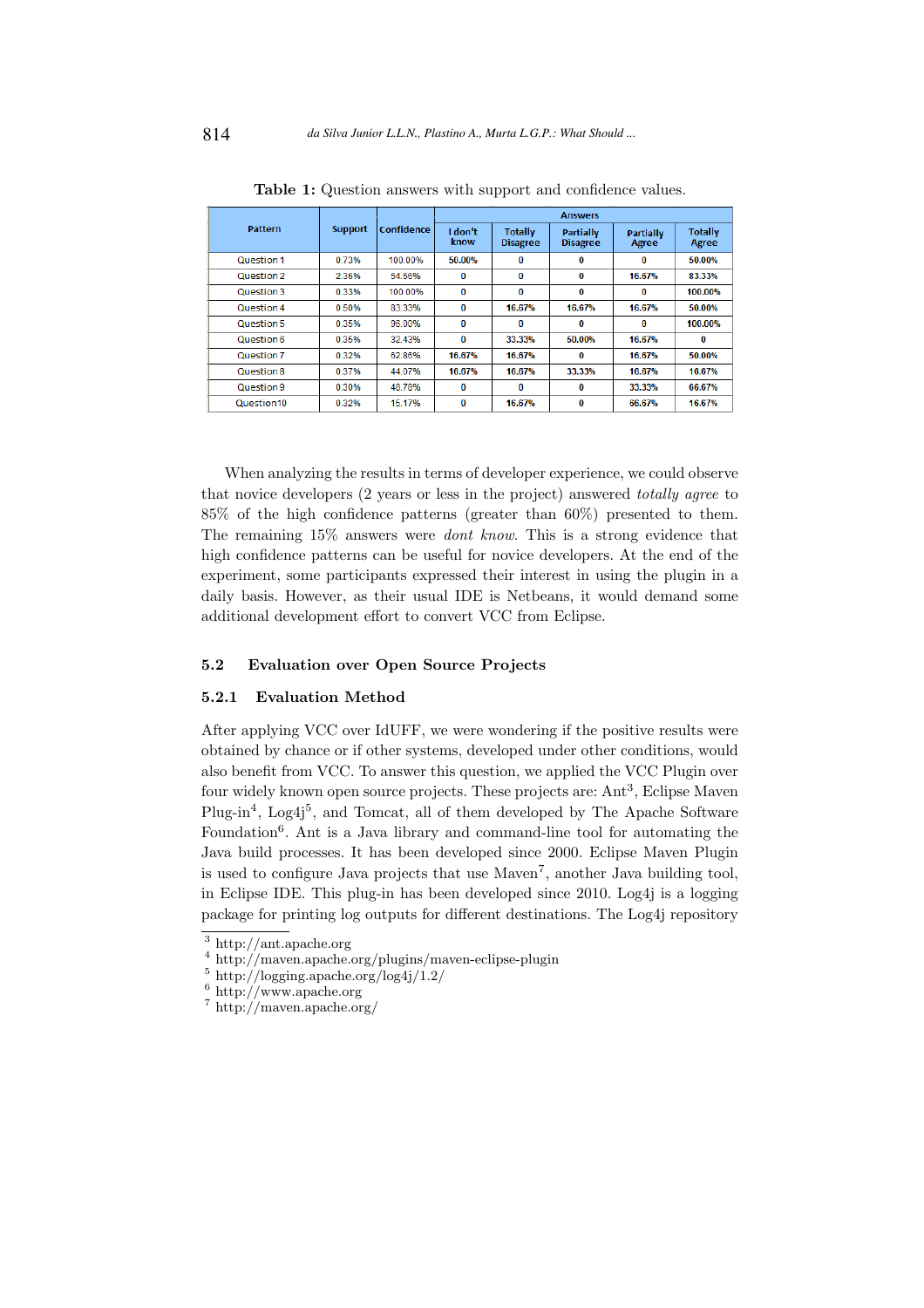used in our evaluation was created in 2007. Finally, Tomcat is a Web server and servlet container that implements the Java Servlet<sup>8</sup> and JavaServer Pages<sup>9</sup> specifications. The repository used in our evaluation is a fork for Tomcat 7, created in August 2011.

After selecting these projects, it was necessary to define the value of two parameters required by VCC: minimum support and maximum combinations size. Aiming at reducing bias to our evaluation, we set the same maximum combinations size for all projects. We defined this value to five, after some experimental tests. However, we could not do the same regarding minimum support, as the amount of method declarations is very distinct amongst the evaluated projects. The minimum support, defined as the minimum number of method bodies where a sequence of method calls occurs to be considered as a pattern, was set according to the amount of method declarations (i.e., the amount of transactions that are mined) of each analyzed project, as shown in Table 2. It is important to notice that this is not a linear relation, and these values were also obtained through experimental tests to conciliate a good amount of patterns with a viable response time. For the record, in Ant Project, the pattern mining took 167 seconds and the pattern querying took at maximum 2 seconds, showing that VCC is completely viable for online use. Even the offline phase, where data mining is actually performed and can be executed late night, run in less than 3 minutes in this case.

| Project              | Number of Method Declarations Support |    |
|----------------------|---------------------------------------|----|
| $\vert$ Ant          | 11823                                 | 12 |
| Eclipse Maven Plugin | 743                                   | 5  |
| Log4J                | 3077                                  |    |
| Tomcat               | 18077                                 | 19 |

Table 2: Number of method declarations and support values used.

Our evaluation method consists of mining frequent sequences of method calls from a training dataset and evaluating the obtained patterns over a test dataset. For each project, both datasets are derived from the same open source project history.

However, instead of splitting classes into two mutually exclusive sets, one for training and the other for testing, for each project, we selected an old revision from the projects source code repository to play the role of the training dataset,

<sup>8</sup> http://www.oracle.com/technetwork/java/index-jsp-135475.html

 $9 \text{ http://www.oracle.com/technetwork/java/javaee/jsp/index.html}$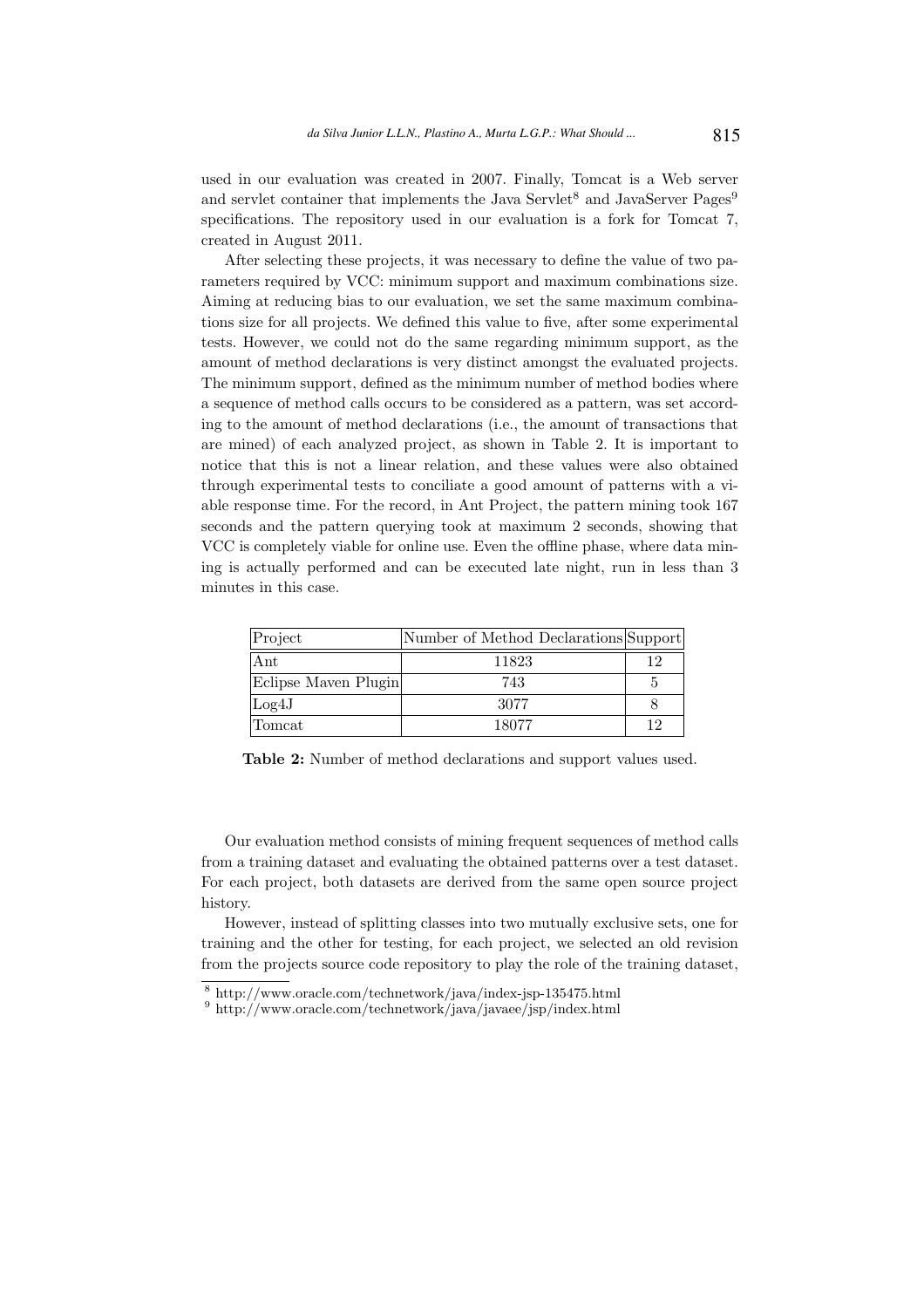and used the subsequent revisions to build the test dataset. This strategy resembles better the expected usage of VCC, where data mining is run in a specific moment in time and queries are performed after this moment. The evaluation method is detailed in the following steps:

- 1. The amount of revisions of the target open source project is counted.
- 2. The revision that is one quarter older in relation to the whole project history is selected to be the training dataset.
- 3. VCC Plug-in is applied over this revision and the obtained patterns are stored.
- 4. The first ten subsequent commits that added method calls to some Java class are separated to be the test dataset.
- 5. For each commit in the test dataset, every method body where a method call was added was analyzed.
- 6. For each method body, we verified if VCC would be able to suggest at least one of the method calls that were actually inserted in the code. Moreover, we populated six dependent variables with the obtained results:
	- NA: Does not apply. Number of methods where the method calls were added at the beginning of the method bodies.
	- NS: Number of methods for which no suggestion was provided by the VCC Plugin.
	- SP: Number of methods for which suggestions were provided by the VCC Plugin.
	- SA: Number of methods where a suggestion would have been accepted by the developer.
	- P: Precision, which is the fraction of suggestions accepted by the developers (SA/SP).
	- R: Recall, which is the fraction of methods that received an accepted suggestion  $(SA/(NS + SP))$ .

With these variables in hand, we could analyze how often the VCC Plug-in would provide useful suggestions (recall) and how correct the provided suggestions are (precision). This way, recall helps in understanding if the VCC Plugin would be just another tool that is never used or if it would frequently aid in coding. On the other hand, precision helps understanding if the VCC Plugin disrupts the process with wrong suggestions or if its suggestions should, indeed, be taken into consideration.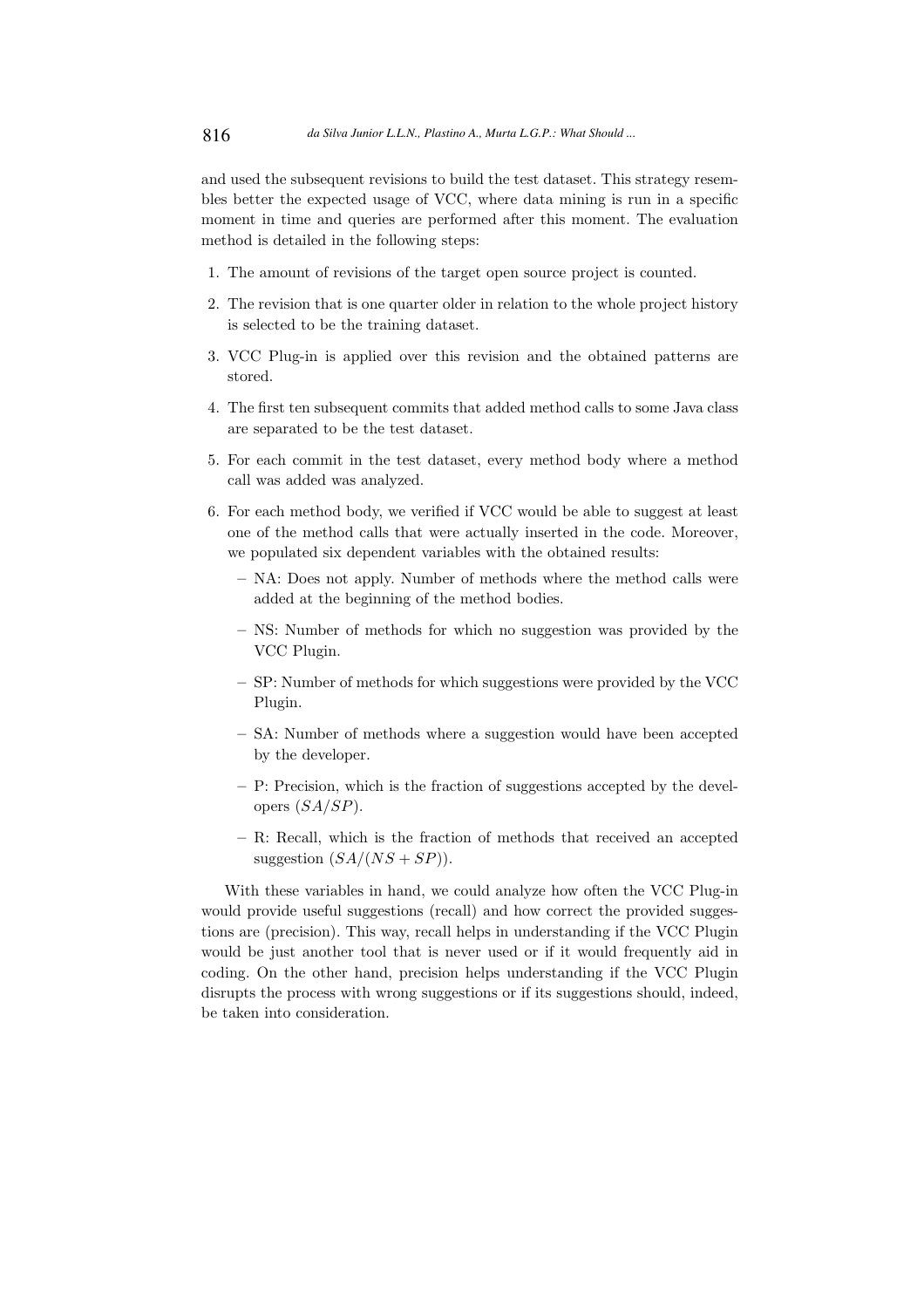### 5.2.2 Evaluation Results

Table 3 shows the results obtained in our evaluation. For each evaluated project, the following information is shown, from left to right: amount of revisions available in the repositories, revision used as training dataset, amount of edited method bodies, and the dependent variables described in Section 5.2.1.

| Project<br>Total |       | Analysed           | Edited                           | NA NS SP SA    |    |   |   | $\mathbf{P}$ | R                 |
|------------------|-------|--------------------|----------------------------------|----------------|----|---|---|--------------|-------------------|
|                  |       |                    | Revisions Revision Method Bodies |                |    |   |   |              |                   |
| $\vert$ Ant      | 12872 | $9654^{\text{th}}$ | 13                               | 3              |    | 9 | 4 |              | $ 44\% 40\% $     |
| Eclipse          | 739   | $555^{\rm th}$     | 22                               | 5              | 3  |   |   |              | 14 10 71% 59%     |
| Maven Plugin     |       |                    |                                  |                |    |   |   |              |                   |
| Log4J            | 287   | $215^{\text{th}}$  | 31                               | $\overline{2}$ | 5  |   |   |              | $24 14 58\% 48\%$ |
| Tomcat           | 1738  | $1304^{\text{th}}$ | 21                               | 3              | 9  | 9 | 6 |              | $ 66\% 33\% $     |
| Total            |       |                    | 87                               | 13             | 18 |   |   |              | $56 34 61\% 46\%$ |

Table 3: Obtained results.

In the Ant project, only 13 method bodies were evaluated. In 10  $(NS + SP)$ of them, some suggestion could have been provided. VCC provided 9 suggestions, 4 of which would have been accepted by the developer. This leads to a precision of  $44\%$  (4 accepted suggestions out of 9 suggestions in total) and a recall of  $40\%$ (4 accepted suggestions out of 10 opportunities). In the Eclipse Maven Plugin project, VCC would have 17 opportunities to provide suggestions. From these, 14 suggestions would have been provided and the developers would have accepted 10 of them, leading to a precision of 71% and a recall of 59%.

Log4J was the project with the highest amount of edited method bodies. This would have opened 29 opportunities to apply the VCC. From these, 24 suggestions would have been provided and the developers would have accepted 14 of them, leading to a precision of 58% and a recall of 48%. Finally, the Tomcat project offered 18 opportunities for suggestions. From these, 9 suggestions would have been provided and the developers would have accepted 6 of them, leading to a precision of 66% and a recall of 33%.

In the analysis of the last row of Table 3, we can see that 87 method bodies were evaluated in total. In 74 of them, some suggestion could have been provided. VCC would have actually provided suggestions to 56 of them. Of these, 34 suggestions would have been accepted by the developer, leading to an overall precision of 61% and a recall of 46%. These results show that the VCC would indeed help in the coding activity, as in almost half of the methods being coded it would provide some useful suggestion. Moreover, its suggestions would be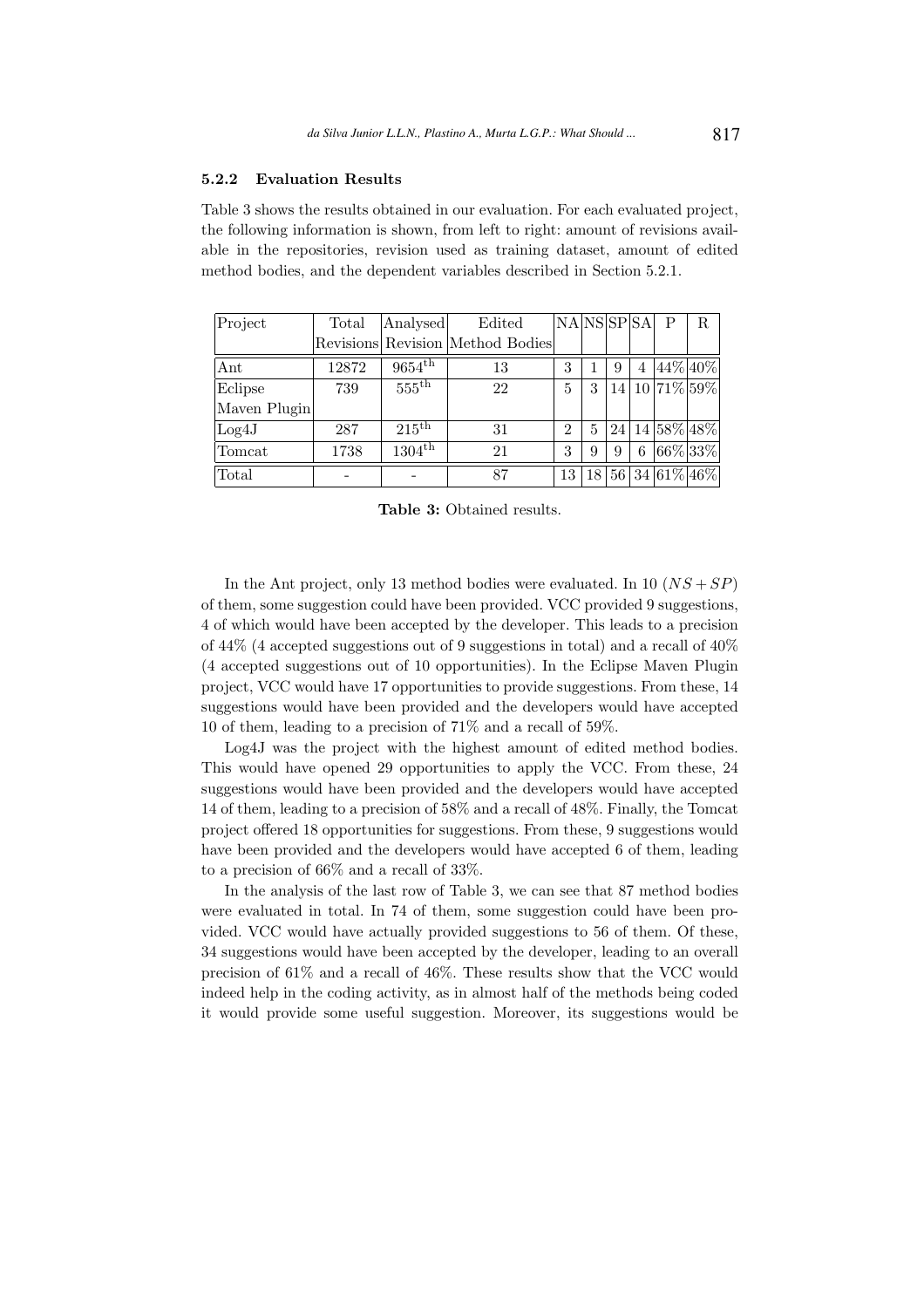taken seriously, as they are usually correct, with a peak of only 29% of mistaken suggestions in the case of the Eclipse Maven Plugin.

In order to understand why the precision obtained in Ant project were not as good as the obtained in other projects, we also ran the experiment in a different moment in history. Since Ant is the oldest evaluated system, we suppose that the project age could have influenced our results. In this new trial, we selected a revision located in the middle of Ant history and re-executed the same experiment that was run before. We used the same support, 12, and the amount of method declarations that were available at that moment was 8712. The obtained results are presented in Table 4.

| Project |       | Total Analysed  | Edited                           | NA NS SP SA |      |    |              |  |
|---------|-------|-----------------|----------------------------------|-------------|------|----|--------------|--|
|         |       |                 | Revisions Revision Method Bodies |             |      |    |              |  |
| ∣Ant    | 12872 | $6436^{\rm th}$ | 30                               |             | 14 I | -7 | $ 50\% 28\%$ |  |
|         |       |                 | 30                               | 15          |      |    | $ 42\% 33\%$ |  |

Table 4: 50% history Ant results with and without short methods.

Despite the recall decrease, in this new trial we observed a precision increase, indicating that VCC was more selective when providing suggestions. We also analyzed the cases where no suggestions could be provided. In 72% (8 of 11) of them, the method bodies were composed by at most three method calls. Thus, at most two method calls could be used to query the pattern tree. Eliminating this extreme situation of small methods, we would achieve 42% of precision and 33% of recall, as presented in the last row of Table 4.

# 5.3 Threats to Validity

Despite the effort made to provide a consistent evaluation of our approach, we have identified some threats to validity in the experiment.

Regarding the evaluation with developers, we can mention the limited number of participants (six) and the reduced amount of patterns (ten). These limitations are due to the fact that all participants were selected voluntarily and our evaluation could not take too much time of their workday.

Regarding the evaluation over open source projects, it was held without automated support. Besides the fact that every repetitive manual task is error-prone, we did our best to avoid subjective interpretation. In addition, we adopted tools to help inspecting each commit and gradually run the evaluation to avoid fatigue.

Moreover, the parameterization of the VCC Plug-in was also done by hand and required some tuning. As the obtained results depend on the parameter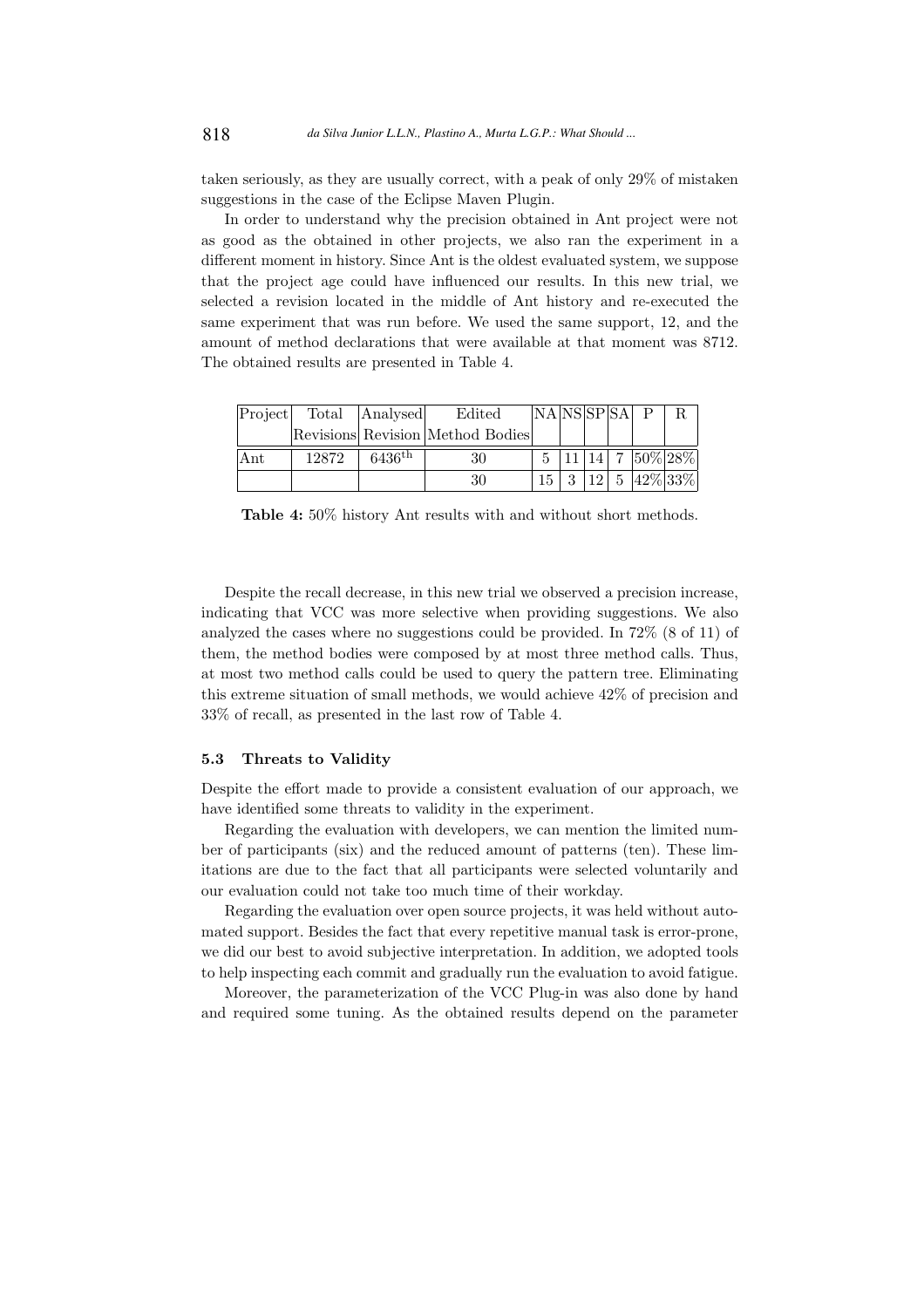values, we cannot guarantee that the precision and recall values attained are the highest possible for each project. There is often an inverse relationship between precision and recall, and different parameter values may affect this relationship, increasing precision and decreasing recall or vice versa. Some additional evaluations should focus on identifying the effects of parameter sweeping over precision and recall.

Finally, as the evaluation process was not automated, we could not evaluate every commit made after the mined revision, limiting the number of the sample to the first ten commits that added method calls after the mined revision. This way, a statistic evaluation could not be made. In fact, the results present only initial evidence to the usefulness of our approach.

# 6 Conclusion

This work presented a novel code completion technique, named Vertical Code Completion, that uses data mining to extract frequent coding sequences and suggests additional method calls according to what has been already coded. Thus, differently from traditional code completion, which provides only source code syntactic suggestions, our approach can identify domain-specific code sequences, leading to semantic suggestions.

We developed a plug-in that implements both the sequential pattern mining stage and the querying stage. This plug-in provides an additional metric to the usual support metric used in sequential pattern mining. This additional metric, adapted from association rules mining, indicates the confidence of a sequence assuming that another sequence already occurred.

Besides, we conducted two controlled experiments. First, we applied a questionnaire to a development team to identify if the patterns obtained by VCC would be useful and how the confidence ranking was appropriate. We have obtained promising results, with a 71.6% acceptance. After that, the VCC Plugin was applied to four projects in a post-hoc experiment. With this experiment we found evidences that our approach can provide useful source code pattern suggestions in up to 59% of the cases where method calls were added to Java Method Bodies. Also, in up to 71% of the situations where method calls were suggested, at least one of the suggestions was an exact anticipation of the method calls a developer would invoke.

We identified that when few methods are added, it is harder to predict a method completion. This is intrinsically related to data mining, as data mining demands some data to extract useful patterns. This way, too young projects (few methods) and too small methods can negatively affect our approach. On the other hand, the ideal situation for our approach is when methods are coded from scratch over a project that is already on late development or maintenance.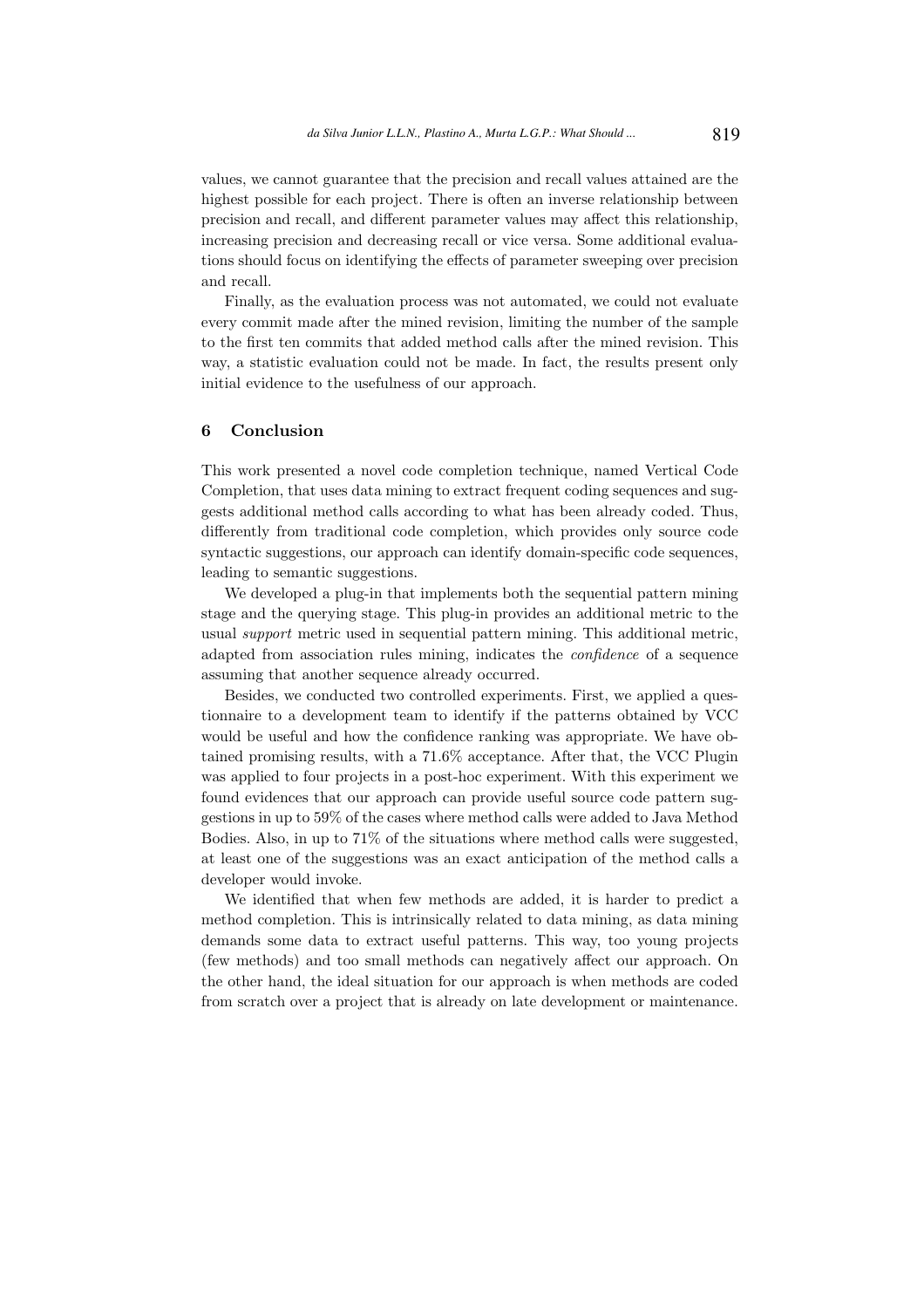We envision future work that can improve the quality of the suggestions made by the VCC. For example, we could take the control structures of the programming language into consideration during source code analysis, such as decisions, iterations, and exception handling. This way, a method with conditional structures would produce more than one independent sequences, instead of only one as it currently does. For instance, a method with an if-then-else statement would produce two independent sequences. Furthermore, we are still investigating an ideal approach to automatically tune the support threshold for each target application, relieving developers from configuring such parameter. Finally, other future work consists of the use of the sequential pattern tree, generated as an intermediate result by the VCC Plug-in, for the discovery of code clones. This could be used as input to a refactoring procedure, decreasing source code replication.

### Acknowledgements

The authors would like to thank CNPq and FAPERJ for the partial support of this research work, and Thiago Nazareth de Oliveira and Jonnathan dos Santos Carvalho for their help during the research. We also thank STI/UFF for allowing us to run experiments over IdUFF.

# References

[Bruch 2012] Bruch, M.: "Eclipse code recommenders"; (2012).

- [Bruch et al. 2010] Bruch, M., Bodden, E., Mezini, M. M. M.: "Ide 2.0: collective intelligence in software development"; FSE/SDP Workshop on the Future of Software Engineering (FoSER), Santa Fe, New Mexico, USA; (2010).
- [Bruch et al. 2009] Bruch, M., Monperrus, M., Mezini, M.: "Learning from examples to improve code completion systems"; 7th joint meeting of the European software engineering conference and the ACM SIGSOFT symposium on The foundations of software engineering (ESEC/FSE), New York, NY, USA ; (2009) 213–222; .
- [da Silva Jr. et al. 2012] da Silva Jr., L. L. N., de Oliveira, T. N., Plastino, A., Murta, L. G. P.: "Vertical code completion: Going beyond the current ctrl+space"; SB-CARS; (2012), 81–90; IEEE Computer Society.
- [Ezeife et al. 2005] Ezeife, C. I., Lu, Y., Liu, Y.: "Plwap sequential mining: Open source code"; International Workshop on Open Source Data Mining: Frequent Pattern Mining Implementations. Chicago, USA; (2005), 26–35.
- [Gamma et al. 1994] Gamma, E., Helm, R., Johnson, R., Vlissides, J. M.: Design Patterns: Elements of Reusable Object-Oriented Software; Addison-Wesley Professional, 1994; 1 edition.
- [Han and Kamber 2011] Han, J., Kamber, M.: Data Mining: Concepts and Techniques (3rd edition); Morgan Kaufmann, 2011.
- [Han et al. 2004] Han, J., Pei, J., Yin, Y., Mao, R.: "Mining frequent patterns without candidate generation: A frequent-pattern tree approach"; Data Mining and Knowledge Discovery; (2004), 53–87.
- [Han et al. 2009] Han, S., Wallace, D. R., Miller, R. C.: "Code completion from abbreviated input"; International Conference on Automated Software Engineering (ASE); (2009), 332–343.